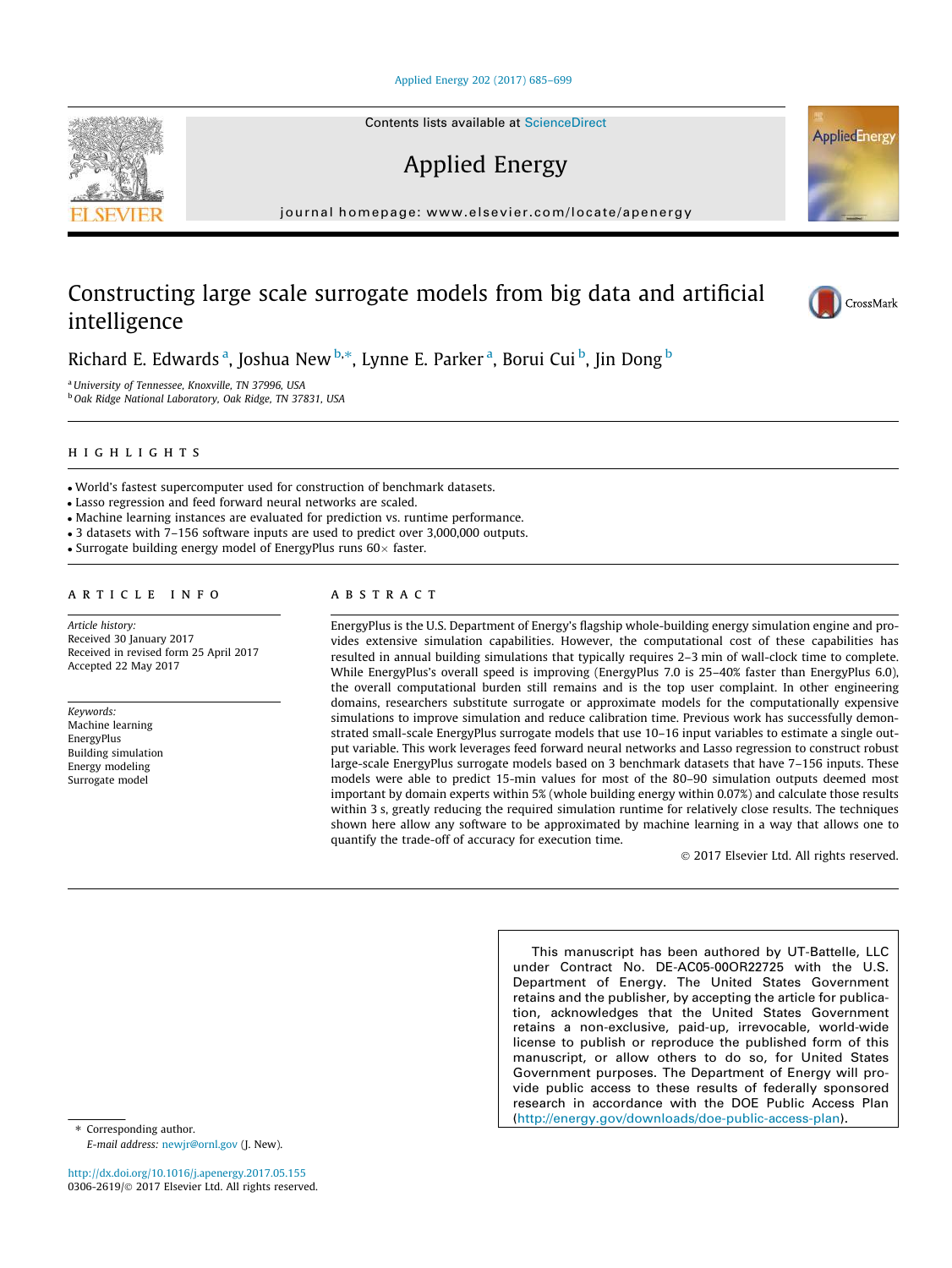### 1. Introduction

### 1.1. Background of research

A central challenge in building energy efficiency is to realistically model the energy-related physics of an individual building. This capability is necessary to reliably project how specific policy decisions or retrofit packages would help meet national energy targets or maximize return-on-investment. This challenge is complicated by the fact that individual buildings, unlike cars or airplanes, are manufactured in the field and vary greatly from what may be considered a prototypical building. Since most wholebuilding simulation engines, such as EnergyPlus, have thousands of very specific required inputs, most of these engines suffer greatly from the user expertise, time, and associated costs required to create an accurate virtual model of a real-world building. Moreover, this manual process of tuning a model to measured data is neither repeatable nor transferable.

EnergyPlus is currently DOE's flagship whole-building energy simulation engine developed with active involvement by many participating individuals and organizations since 1995, and is posted open-source on GitHub [\[2\].](#page-13-0) EnergyPlus consists of 1.2 million lines of code with the core consisting of 748,731 lines of C++ code. It uses a more extensible, modular architecture than DOE-2, the previous and still widely used simulation program, to perform the energy analysis and thermal load analysis for a building. The computational costs of these capabilities has resulted in annual building simulations that, depending on the complexity of the building information, often requires 5+ minutes  $(10\times-100\times$  slower than DOE-2 [\[3\]](#page-13-0)) of wall-clock time to complete. Simulation runtime of this program is practically important as it is used internationally to help create new buildings that are energy efficient, define optimal retrofit of existing buildings, helps define building codes, and is increasingly used by utilities in energy efficiency and demand side management programs.

Reducing the runtime of EnergyPlus is the top priority of the development team with EnergyPlus 7.0 being 25–40% faster than EnergyPlus 6.0 [\[4\].](#page-13-0) But even with a 40% reduction in runtime, manually tuning EnergyPlus building models to align with utility data so that one creates a legally-useful software model of a building is still a slow and tedious process. For example, an engineer manually tuning a simulation is not likely to wait the 3–7 min required to run an EnergyPlus simulation before proceeding to the next tuning step; likewise, the Autotune methodology [\[5\]](#page-13-0) runs 1024 simulations, which at only 3 min per simulation would require over 2 days. One solution is to construct surrogates to reduce the overall computational burden. Surrogates, which are generally statistically generated models, are built to provide rapid approximations of the original model, and require less computational resources [\[6\].](#page-13-0)

In addition to the significant computational load issue, another main concern is the accuracy of the simulation engines for realistically modeling a virtual building such that matches a real-world building. A 2008 study [\[7\]](#page-13-0) found 190 Home Energy Saver, REM/ Rate, and SIMPLE residential simulation models had 25.1–96.6% error compared to actual monthly electrical energy usage. Another 2012 study [\[8\]](#page-13-0) found that 859 residential models across Home Energy Saver, REM/Rate, and SIMPLE simulation engines had a mean absolute percent difference of 24% from actual monthly electrical energy usage and 24–37% from actual natural gas use for a sample of 500 houses. It should be noted that all of these studies use comparisons to monthly utility bill data; the challenge of accurately matching hourly or 15-min data for dozens of submetered data channels is significantly more difficult.

The challenge for simulation accuracy can be reduced to two primary issues: (1) a gap between the as-modeled and as-built structure, and (2) limitations of the modeling engine's capabilities. Gaps between as-modeled and as-built structures have many sources, but ultimately the fault lies in inaccurate input files rather than simulation engine itself. For example, infiltration, the rate at which air and the energy in it flows through the building envelope is not currently able to be cheaply tested despite its importance for energy efficiency. Blower-door tests can determine infiltration rate at a given pressure (usu. 50 Pascals) but is a 1-time measurement that, in reality, experiences significant variances as a function of temperature, wind speed, and wind direction. A second issue is the schedule for building usage, which includes number of occupants, times of occupancy, heating, ventilation and airconditioning (HVAC) set-points, operations schedule, and other factors. For many of these, cost-effective sensors simply do not exist or are not typically deployed in a building. In many cases, occupancy schedules and relatively static set-point temperatures are estimated and then used later to ''tune-up" a simulation to match whole-building data without regard to the accuracy of the actual HVAC thermostat set-points.

### 1.2. Literature review

Statistical energy models have been widely used for energy prediction  $[9,10]$ , and energy optimization  $[11,12]$ . Building energy models calibration is critical in bringing simulated energy use closer to the actual consumption  $[13]$ . Researchers have shown an increasing interest in using various statistical tools for building energy models calibration [\[14–22\]](#page-13-0). Though many statistical energy models have been proposed for building energy analysis, they can be divided into two categories: data-driven models when detailed engineering energy models are available, and surrogate modeldriven when only computationally cheap models are provided. There have also been attempts to combine data from both field measurement and computer simulations for calibration of building energy simulation models [\[16\].](#page-13-0) In contrast to simple linear regression, Gaussian process (GP) models  $[15]$  are used to capture the features of complex nonlinear and multivariable interactions of building energy behavior. Correlation analysis and hierarchical clustering has been utilized [\[19\]](#page-13-0) to determine and choose informative energy data. The Bayesian technique becomes popular in this area since it is capable of parameter estimation even when there are missing energy data which are considered as uninformative output data. Bayesian technique based model can be used for multiple purposes, e.g. retrofit analysis, model-based optimal controls and energy diagnostics  $[23]$ . Provided a case without complete or a sufficiently large dataset, bootstrap is a powerful statistical tool to assess the accuracy of an estimator by random sampling with replacement from an original dataset [\[18\]](#page-13-0).

Uncertainties and sensitivity analysis in building energy simulation has been investigated  $[24-29]$ . Uncertainty analysis (UA) takes into account uncertainties due to inherent simplifications of any model and lack of information with regard to input data. Understanding how uncertainties in energy use predictions from simulation software is important to achieve more effective energy efficiency upgrade packages and operational strategies for buildings [\[30\].](#page-14-0) On the other hand, sensitivity analysis (SA) consists of modifying model inputs in order to explore the relationship between input parameter variations and overall energy perfor-mance of the building [\[31\].](#page-14-0) The sensitivity analysis can also identify the most influential parameters to determine which should be tuned at high priority [\[32\].](#page-14-0) Both UA and SA should be integrated within calibration methodologies since they play an important role in building model accuracy  $[33]$ . To overcome the difficulties of getting information from SA using detailed models, macroparame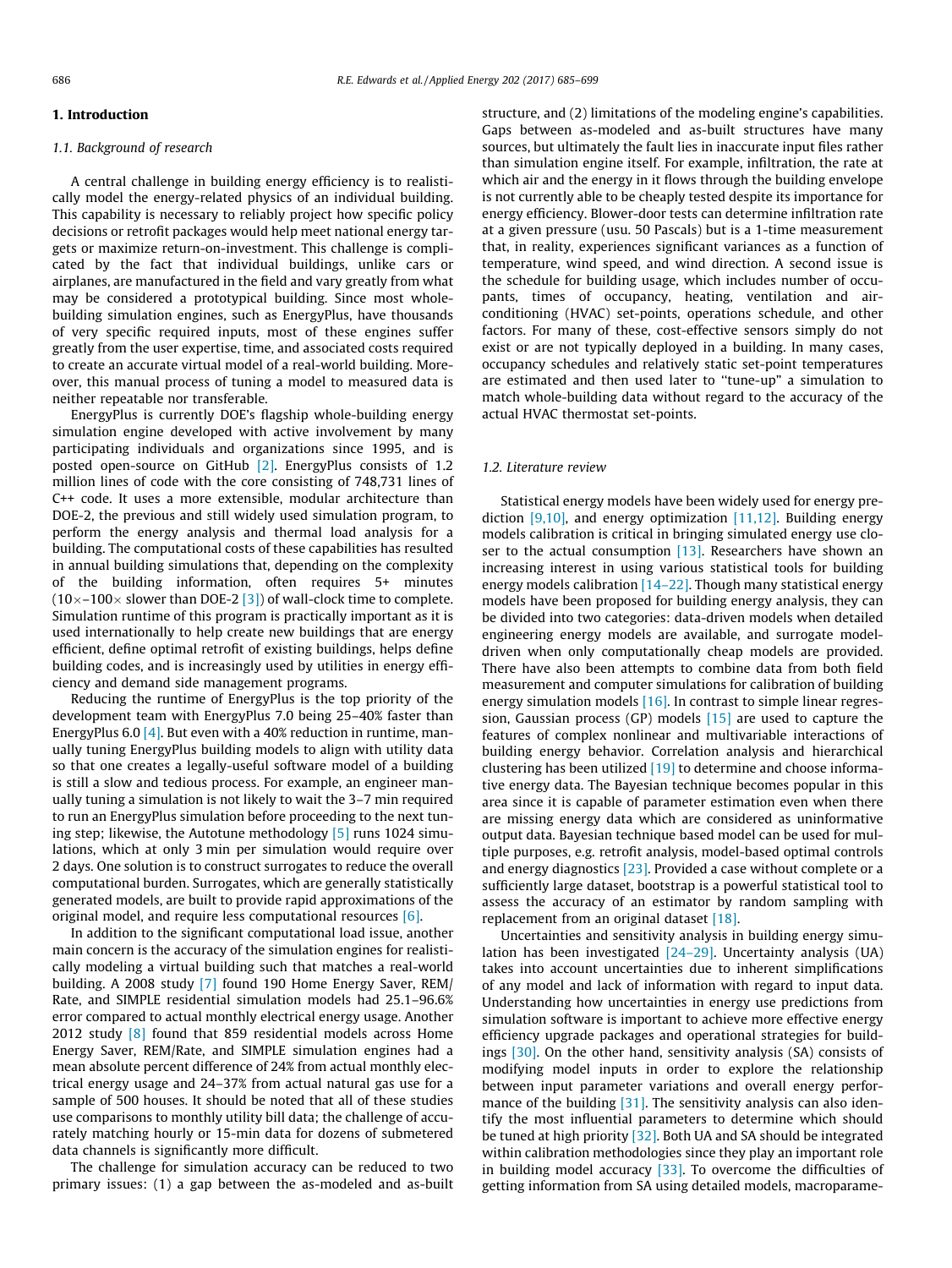<span id="page-2-0"></span>ters that characterize the building are utilized to define and propagate uncertainties of input parameters of building models [\[25\]](#page-14-0).

Machine learning is a popular technology for improving the accuracy of building models from data obtained from simulations or experiments. To the best of our knowledge, machine learning work within the domain of building energy modeling generally focuses on predicting whole-building utility consumption as a function of environmental measurements. The Building Energy Predictor Shootout, hosted by ASHRAE, had participants predict hourly whole building electrical consumption for an unknown building using environmental data and user defined domain knowledge. The competition included 150 competitors [\[34\].](#page-14-0)

Three popular machine learning techniques are Bayesian Feed Forward Neural Networks (FFNNs), FFNNs ensembles and piecewise linear regression. These techniques helped establish the direction for machine learning-based energy modeling within the building science domain [\[35,36\]](#page-14-0). The only deviations from these classical techniques use Support Vector Regression [\[37\]](#page-14-0) and Least Squares Support Vector Machines [\[36\]](#page-14-0), which were not mature techniques when the competition was originally held.

Surrogate generation or meta-modeling often leverages a few classical statistical techniques - Ordinary Least Squares (OLS) linear regression [\[38,39\]](#page-14-0), Multivariate Adaptive Regression Splines (MARS) [\[40\]](#page-14-0), Kriging method [\[41\]](#page-14-0), and Radial Basis Functions (RBF)  $[9]$ . Each technique has its own strengths and weaknesses [\[42\].](#page-14-0) There has been a comparison [\[43\]](#page-14-0) of predictive performance between two linear approaches (full linear and Lasso) and four non-parametric methods (MARS multivariate adaptive regression spline, SVM support vector machine, bagging MARS, and boosting) where SVM models achieve the best performance for both gas and electricity, followed by bagging MARS. Lasso also provides similar prediction accuracy to the full linear model. Overall calibration quality depends on the surrogate model's estimation accuracy. Surrogate model work in the buildings domain often involves relatively small scale (16 inputs and 1 output) EnergyPlus surrogates [\[14\],](#page-13-0) in which case they are able to produce accurate distribution estimates over parameter settings for buildings based on actual measured data. In addition, linear regression and MARS have been used [\[14\]](#page-13-0) to generate surrogate models and highlight the need to explore other surrogate model options. The work focuses on macro-scale building stock parameter estimation, which reduces the overall surrogate model's size and complexity. Recently, variable importance analysis and meta-model construction with correlated variables has been studied in  $[44,45]$ , where statistical energy meta-models are obtained through linear and non-parametric regression models.

### 1.3. Motivation and research objective

Previous research has demonstrated that surrogate models have the ability to provide computational advantages and its calibration utility completely depends on the model's accuracy. The few available studies in the building science domain explore a limited number of envelope parameters, operation parameters, and outputs (10 envelope parameters [\[46\]](#page-14-0) or 16 envelope and operational parameters  $[14]$ ). These studies estimate a single output. A vast majority of surrogate studies in other engineering disciplines frequently use a limited number of inputs and outputs. Therefore, it is difficult to ascertain how well the surrogate model created in this study can approximate EnergyPlus on a scale relative to other studies. Large scale simulation calibration produces significant scalability issues with fitting MARS, Kriging, or RBF surrogates. In particular, the computational time and memory requirements quickly become intractable as model training data increases. Therefore, machine learning methods leveraging world-class high performance computing resources and state-of-the-art data mining methodologies for big data are needed to mitigate scalability limitations. FFNN and Lasso regression using Alternating Direction of Method of Multipliers [\[47\]](#page-14-0) are the methods adopted for this study. These methods can produce large scale surrogate models and quantify their overall effectiveness at quickly producing accurate EnergyPlus simulation outputs.

Two surrogate models were constructed using FFNN and Lasso regression respectively. In leveraging the previously demonstrated inaccuracies of current simulation engines, we explore the possibility of using machine learning techniques to quantify the tradeoff between this innate inaccuracy to more quickly run approximated EnergyPlus simulations. The surrogate models were generated using three very large EnergyPlus simulation datasets for a residential building. The datasets cover fine grain parameter sweeps over seven envelope parameters with 80 simulation outputs and coarse broad parameter sampling over 156 envelope parameters with 90 simulation outputs. Data generation and sampling is covered in more detail in Section 2. Using these datasets, we evaluate the two generated surrogate models' abilities.

This research is part of a project named "Autotune" [\[5\]](#page-13-0). The Autotune project's [\[5\]](#page-13-0) goal is to create an automated process for tuning simulation inputs so that simulation output can match measured data. This work facilitates that aim by constructing EnergyPlus surrogates that can be used to improve the overall calibration execution time. The project relies on 300+ channels of 15-min sensor data from an automated-occupancy research home (realworld data), supercomputer simulations of millions of EnergyPlus simulations resulting in a 267TB database (simulation data), a mathematical mapping between real-world data and simulation output data, and sensitivity analysis/data mining to determine intelligent ways to quickly find the proper set of building inputs to match measured data.

The remainder of the paper is organized as follows: Section 2 discusses the simulation parameter sampling process (data generation); Section [3](#page-3-0) discusses the developed approximation methods; Section [4](#page-5-0) presents the evaluation criteria; Section [5](#page-7-0) presents the approximation results; Section [6](#page-11-0) discusses our prediction results and interesting observed phenomena found through the experimentation process; Section [7](#page-13-0) summarizes the findings as well as possible future directions.

### 2. Simulation sampling

Oak Ridge National Laboratory (ORNL) operates four 2800 ft<sup>2</sup> residential buildings that robotically emulate occupancy according to Building America benchmarks as part of the ZEBRAlliance project [\[48\]](#page-14-0). One of these houses—which has 269 channels of 15-min data including on-site weather data—is leveraged to allow high-resolution comparison between existing EnergyPlus models of this building and real-world sensor data. For this reason, and because U.S. homes consume 22% of the nation's primary energy [\[1\]](#page-13-0), the residential building model was selected as a primary building type that needs to be included in Autotune's large-scale sensitivity analysis and calibration studies.

There are only 4.7 million commercial buildings in the United States, but they consume 19% of US primary energy. Commercial buildings have more clearly-defined building types associated with designs that typically align with their use. DOE has previously released a detailed report on the major US commercial reference buildings [\[49\]](#page-14-0). We selected 3 of the 16 commercial building types for this study—stand-alone retail and warehouse buildings, due to the size of total floor area, and the medium office building since it is the most prevalent building type as far as number of buildings.

To conduct thorough sensitivity analyses and calibration experiments, 5 million simulations for the residential building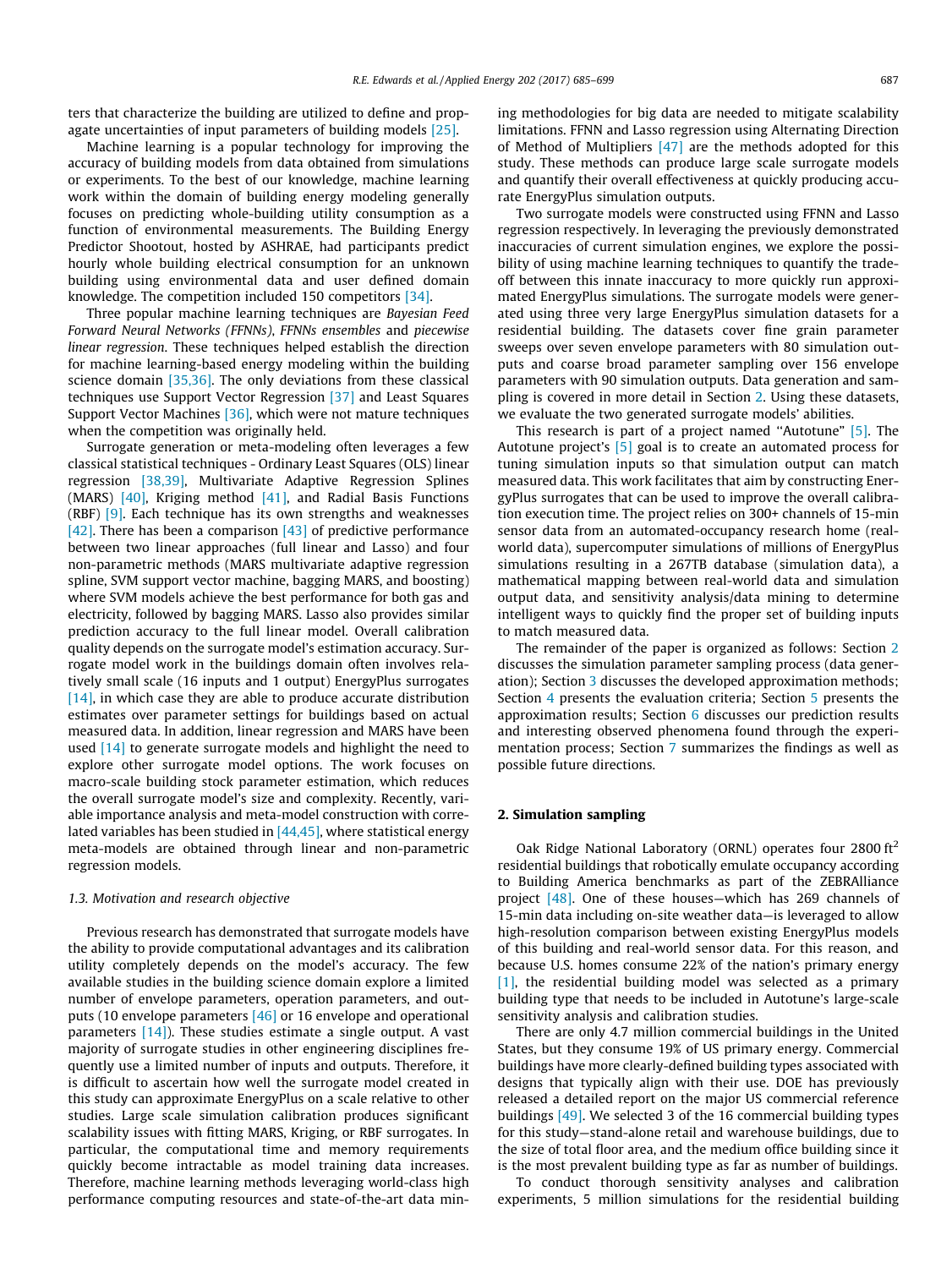<span id="page-3-0"></span>and 1 million simulations for each commercial building type were computed and stored to sample the input parameter space. Subject matter experts prioritized hundreds of the approximately three thousand variables for each of these buildings, as well as the most important output; some of these variables are meta-parameters that may be a material instantiated in several places throughout the building (e.g. gypsum board) or a grouping of inputs that vary together as a single parameter (e.g. infiltration at multiple zones treated as whole-building infiltration). The most important variables consisted of 156 input variables and 90 output variables being collected for the total of 8 million simulations at 15-min resolution. With the input file corresponding to approximately 300 KB and output of 35 MB, total simulation data amounts to 267 TB detailing 26.9 trillion data points that has been shared with the research community.

The total search space for 156 variables, with defined distributions and discretized ranges, is computationally infeasible as it amounts to  $5 \times 10^{52}$  simulations. This research was done on desktop systems, the 1024-core Nautilus supercomputer from the University of Tennessee, the 2048-core Frost supercomputer, and the 299,000-core Titan supercomputer at Oak Ridge National Laboratory. Titan, at the time the fastest supercomputer in the world, would require  $4.5 \times 10^{31}$  lifetimes of the known universe to bruteforce every combination of 156 variables for just one building. Even to run the relatively small subset of 8 million simulations used in this study, it required approximately 110 compute years. To intelligently search the space, knowledge must be gleaned from simulation differences for a small subset of the potential simulations. The experimental design is such that machine learning agents can quickly learn on available data but then leverage more complex data as additional simulations are completed.

The methodology employed for running simulations is according to Markov order in which increasing orders of complexity take into account the combinatorial effect from a correspondingly increasing number of variables. Each simulation contains 35,040 simulation output vectors (15-min data for an annual simulation, for each output variable). The simulations in all experiments use a constant set point for the entire year. In a simplified example with only a min, average, and max value for each of N input variables, Markov order 1 (MO1) simulations consist of all simulations that hold all variables at the average/baseline value, but they change variable 1 to the min value for one simulation and to the max value for a second simulation, and then proceed to variable 2 and ultimately all other variables. This results in a total of 2N + 1 simulations. For Markov order 2 (MO2), all simulations not previously run in MO1 are computed for each pair of inputs. In MO2, if you consider each simulation a variable pair,

$$
\begin{aligned} MO2 = [(V1_{min}, V2_{min}), (V1_{min}, V2_{max}), (V1_{max}, V2_{min}), (V1_{max}, V2_{max}), \\ (1_{min}, V3_{min}), \ldots]; \end{aligned}
$$

the result is a total of  $4 \times C(N,2)$  simulations. There is a combinatorial increase for every step up this Markov order; we proceed until the planned number of simulations is complete for every building type. This work leverages the MO1 and MO2 residential simulations.

In addition to the MO1 and MO2 simulation datasets, we sampled simulations using a brute force sampling we store and refer to as Fine Grained (FG). The simulations in the FG dataset use the same inputs as the MO1 and MO2 simulations, but we varied only seven envelope input parameters. In addition, we captured only 80 output variables. In total, the small FG data set contains 12,000 simulations and is approximately 143 GB. This dataset was constructed to estimate how well the surrogate models are able to approximate EnergyPlus when presented with densely sampled points within the design space of critical building envelope parameters.

### 3. Approach

Two different methods were explored for approximating EnergyPlus. The first approach uses standard FFNN with a modified training process. The training process was adjusted to accommodate large datasets, which ultimately allows computationally tractable large-scale FFNN learning. FFNN background information is presented in Section 3.1 and the training procedure is presented in Section [3.2](#page-4-0).

The second approach uses Lasso regression, a linear model, which has the ability to automatically select relevant input variables. This allows users to determine whether there is sufficient information within the datasets to produce predictions good enough for a particular use case, or determine if a more complex model (FFNN) is required. However, the standard Lasso regression learning algorithms are not designed to support large-scale learning. To overcome this difficulty, we use a recently developed decentralized optimization framework, Alternating Direction Method of Multipliers (ADMM) [\[47\]](#page-14-0). This method supports arbitrary large-scale learning by dividing the original problem into smaller, local optimization problems. These problems are either distributed across multiple computers or solved locally on a single memory-constrained computer that uses the hard drive as additional storage. Section [3.3](#page-4-0) discusses Lasso regression, Section [3.4](#page-4-0) the ADMM framework, Section [3.5](#page-5-0) Lasso regression's ADMM formulation, and Section [3.6](#page-5-0) the best parameter settings found for Lasso and FFNN models for this problem.

### 3.1. Feed forward neural network

Previous research has shown that FFNN can be used to approximate nonlinear functions for predicting electrical consumption, and much more [\[50–53\]](#page-14-0). Essentially, FFNNs can learn to approximate continuous functions that map  $\mathfrak{R}^m \to \mathfrak{R}$  without prior assumptions about the relationships between the inputs and the outputs. While the FFNN model is general, it requires the user to create the model structure defined by parameters such as number of hidden layers, hidden units, and activation function.

An FFNN with a single hidden layer was used to approximate EnergyPlus. Other work has shown that a single-hidden-layer FFNN performs well on prediction tasks within the building spaces domain [\[50–53\].](#page-14-0) An FFNN with a single hidden layer for function approximation has the following mathematical representation:

$$
f(x) = \sum_{j=1}^N w_j \Psi_j \left[ \sum_{i=1}^M w_{ij} x_i + w_{io} \right] + w_{jo}
$$

where N represents the total number of hidden units, M represents the total number of inputs, and  $\Psi$  represents the activation function for each hidden unit. In this work,  $tanh(x)$  was selected as the activation function because it allows hidden layer output values to range from  $[-1, 1]$ , which allows for a wide variety of possible functions.

A FFNN's weights are learned using gradient descent-based methods, such as Newton-Raphson, by minimizing a userspecified error function. There are many possible error functions, such as mean squared error, sum squared error (SSE), and root mean squared error (RMSE). In this research, the SSE function was used.

A gradient descent learning approach poses two problems. The first problem is over-fitting. The FFNN can adjust its weights so that it performs well on the training examples, but it will be unable to produce accurate responses for novel input examples. This prob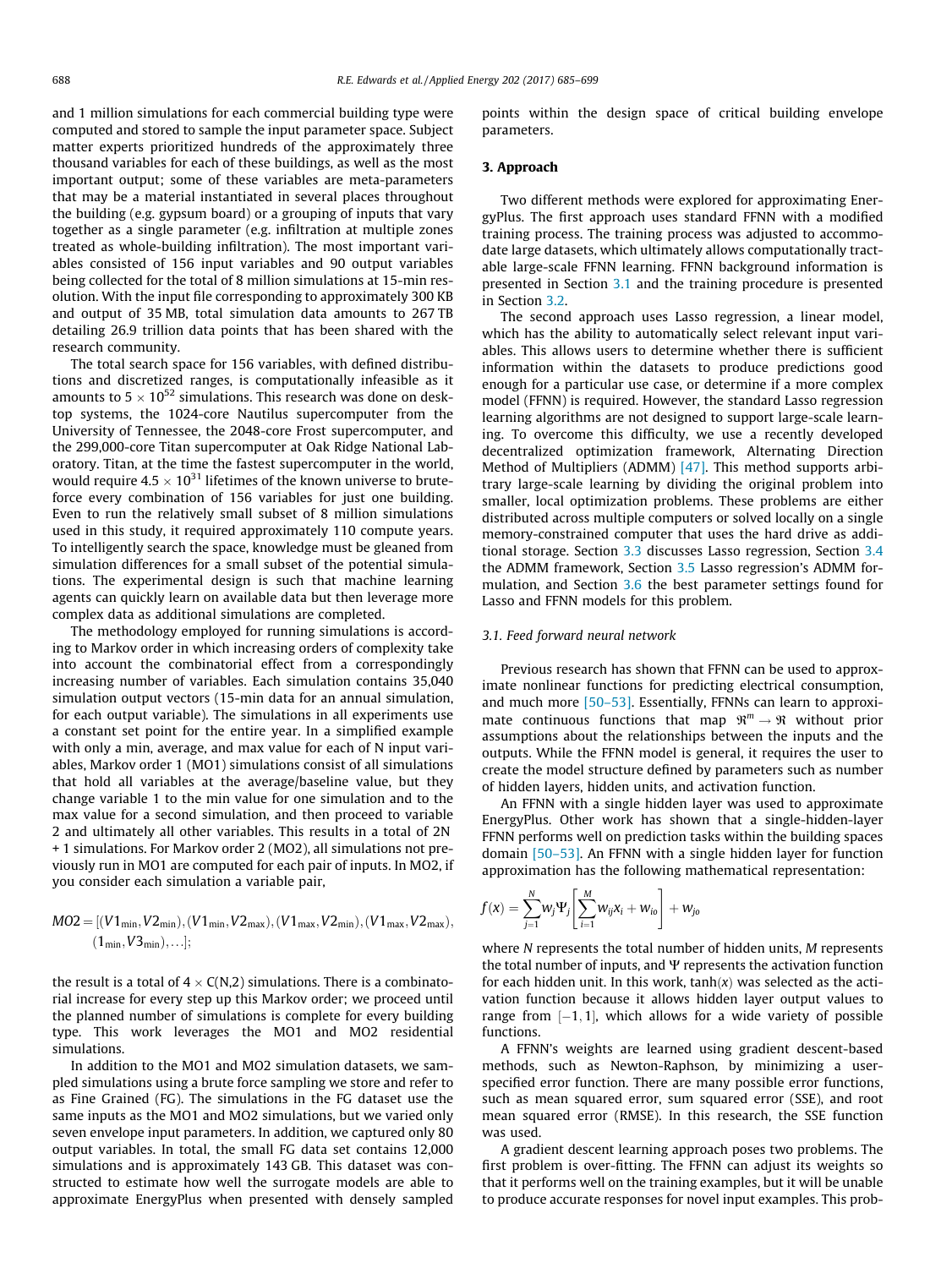<span id="page-4-0"></span>lem is addressed by splitting the training set into two parts – a set for training and a set for validation. When the error increases on the validation set, the learning algorithm should halt, because any further weight updates will only result in over-fitting the training examples.

The second problem involves finding a globally optimal solution in the presence of many local minima. A local minimum is a point at which it is impossible to further minimize the objective function by following the gradient, even though the global minimum is not reached. However, it is not possible to determine if any particular set of weights is a globally optimal solution or a local minimum. It is not possible to completely address this problem, but it is possible to avoid shallow local minima by using momentum and an adaptive learning rate. Momentum incorporates a small portion of the previous weight changes into the current weight updates. This can allow the FFNN to converge faster and to possibly step over shallow local minima. An adaptive learning rate dynamically changes the gradient descent step size so that the step size is larger when the gradient is steep and smaller when the gradient is flat. This mechanism will allow the learning algorithm to escape local minima if they are sufficiently shallow.

### 3.2. Large-scale feed forward neural network training

There are two gradient-based methods for training FFNN – stochastic and batch. The stochastic method uses a single observation to compute the gradient and update the network. It is extremely scalable to large datasets, because it makes updates per training example. However, stochastic gradient descent only approximates the gradient using local information, which means it lacks the global information required to follow the objective function's true gradient. This allows the stochastic gradient descent method to scale well, but it may produce less accurate models because an approximate gradient is substituted for the exact gradient.

The batch gradient descent method uses all training examples to compute the gradient and update the network. This method is much less scalable than the stochastic method, because it has to process all examples for every update. Computing the gradient using the entire dataset allows this method to produce better gradient estimates, which may lead to more accurate networks. However, this method is not typically practical since it requires hundreds of passes over a gigabyte dataset.

Given that both approaches provide different benefits, a hybrid method for training the FFNN was implemented. The method can be considered a stochastic gradient descent that performs updates using mini-batches, rather than updates per single training example. This allows us to balance training time performance and gradient estimation quality. In the developed approach, we select a random simulation and divide the simulation into mini-batches. Before the mini-batches are constructed, each sampled simulation is randomly shuffled. Randomly sampling the simulations and shuffling the internal simulation data provides the stochastic gradient characteristics. In addition, making network updates per randomized mini-batch provides a pseudo batch gradient descent characteristic. In summary, we sample a simulation, randomize the simulation data vectors, divide the data into mini-batches, and update the network using each mini-batch.

#### 3.3. Lasso regression

Standard Lasso regression fits a linear model by modifying a multiplicative weighting factor for each input and adding the weighted inputs to create the outputs. The final model has the same functional form as linear regression and ridge regression, but the learning criteria inserts a term to penalize the absolute size of the regression coefficients. This allows automatic feature selection and overcomes standard regression problems with overweighting highly correlated predictors. The following equation shows the Lasso regression optimization criteria:

$$
\sum_{i=1}^n (y_i - b - w^{\mathsf{T}}(\vec{x_i})) + \lambda ||w||
$$

where  $\vec{x_i}$  is an input vector,  $y_i$  is the response, w is the model weights, b is the y intercept, and  $\lambda$  produces a trade-off between fitting and sparsity. Increasing  $\lambda$  leads to a model with more zero value weights. This means, under an appropriate  $\lambda$  value, irrelevant inputs in  $\vec{x_i}$  are ignored, resulting in a sparser, more robust model. Note that robustness is defined based on the idea that a simplistic model is most likely to generalize to new scenarios, which is based on model complexity studies [\[54–56\]](#page-14-0).

Lasso regression can easily be extended to nonlinear functions using kernels, but this was not explored in this study for two reasons. First, linear Lasso regression is computationally fast and its performance indicates whether the more computationallyexpensive nonlinear FFNNs is necessary. If a linear model is sufficient, then it can substantially reduce the overall training time for larger datasets. Second, Lasso regression's variable selection capabilities make it more interpretable based on the learned values for w. This allows an expert to analyze which information is important for making predictions and can help a user ascertain if required information is missing within the dataset.

### 3.4. Alternating direction method of multipliers

To maximize resource utilization, ADMM  $[47]$  was selected instead of other equally capable distributed optimization methods because it does not use a master-slave paradigm. While the following detailed ADMM description illustrates solving a redundant secondary optimization problem per computer, the optimization problem in practice is extremely lightweight. This makes it more efficient to redundantly solve the problem locally rather than communicate the solution to slave computers.

ADMM is a fully-decentralized, distributed, optimization method that can scale to very large machine learning problems. It solves the optimization problem directly without using approximations during any phase of the optimization process. The optimization process works by splitting the criteria function into separate subproblems and optimizing over those individual problems with limited communication. The following is a formal explanation from [\[47\]:](#page-14-0)

### minimize  $f(x) + g(z)$

with the following constraints  $Ax + Bz = c$  where c is a targeted response or agreed target value that correlates the two functions. In addition,  $f$  and  $g$  are convex, closed, and proper functions. The functions  $f(x)$  and  $g(z)$  are independent, meaning both can be minimized in parallel. The equality constraint provides consensus across the two functions. More importantly, the following Lagrangian is introduced  $[47]$  for this particular optimization problem:

$$
L_p(x, z, y) = f(x) + g(z) + y^{T}(Ax + Bz - c) + (\rho/2)||Ax + Bz - c||_2^2
$$

where  $\rho$  defines a tunable parameter that determines the trade off between violating the equality constraint and fitting the target function. After some additional algebraic simplifications of the above Lagrangian, the final ADMM optimization process is as follows:

$$
x^{k+1} = \underset{x}{\operatorname{argmin}} \left( f(x) + \frac{\rho}{2} ||Ax + Bz^{k} - c + u^{k}||_{2}^{2} \right)
$$
  

$$
z^{k+1} = \underset{z}{\operatorname{argmin}} \left( g(z) + \frac{\rho}{2} ||Ax^{k+1} + Bz^{k} - c + u^{k}||_{2}^{2} \right)
$$
  

$$
u^{k+1} = u^{k} + x^{k+1} - z^{k+1}
$$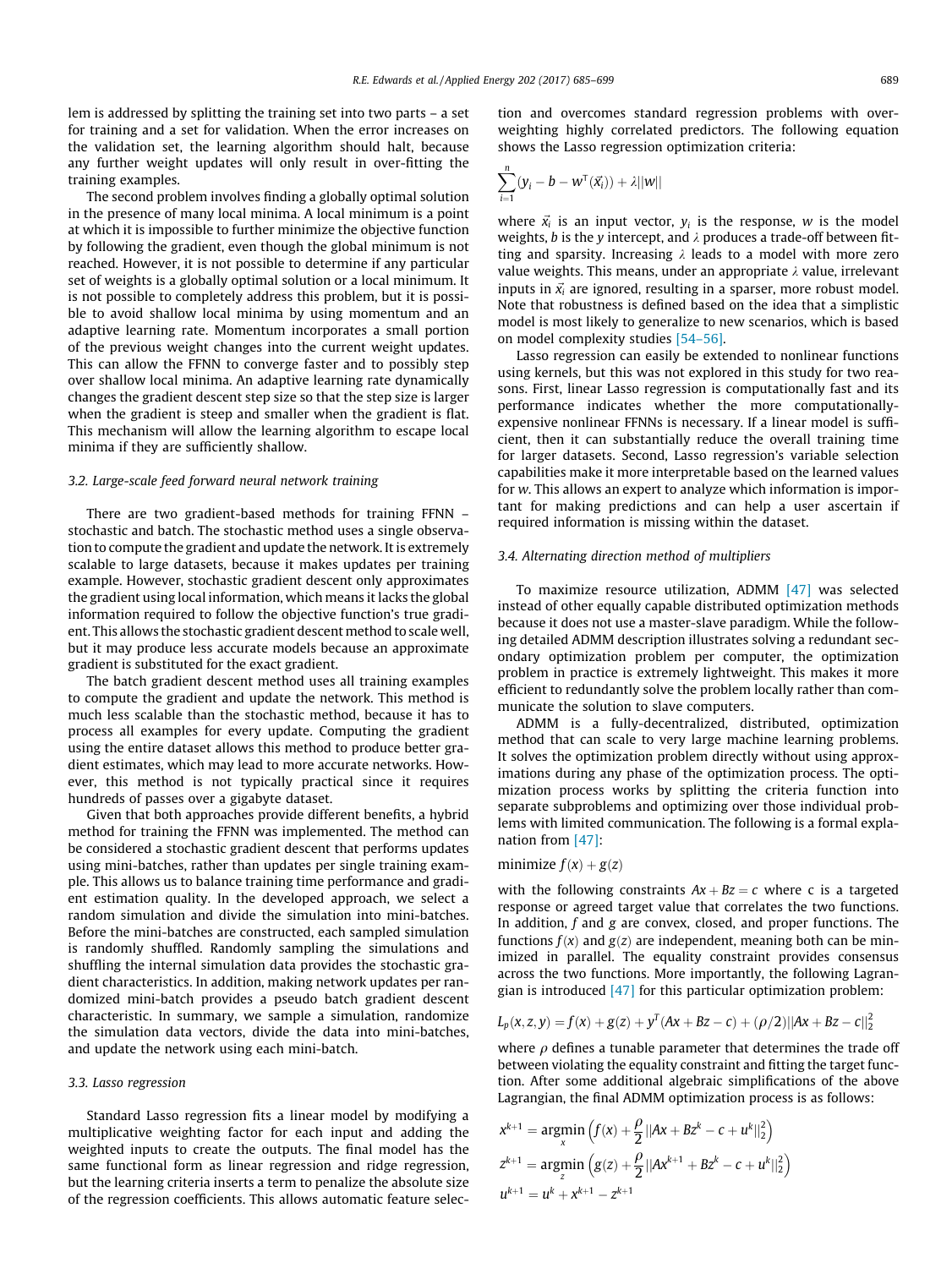<span id="page-5-0"></span>Iterating over these optimization equations provides guaranteed convergence, and establishes a method to minimize  $x$  and  $z$ independently with limited communication between the two optimization problems.

The above form can be deconstructed further into multiple subproblems across  $f(x)$  by sub-dividing the function across the independent components within x. This creates independent subproblems that are solved locally via the first minimization step, which allows multiple computers to optimize  $f(x)$  locally, and pass information to other computers or processes about  $x^{k+1}$ , resulting in a global optimization over  $z^{k+1}$  at each individual process. This means all processes can work to optimize and compute their individual updates by only communicating their local beliefs for  $x^{k+1}$ .

### 3.5. Large-scale lasso regression

There exist several common substructures for constrained convex optimization problems [\[47\]](#page-14-0). In particular, the general minimization problem is defined as follows:

### minimize  $f(x)$

with the following constraints  $x \in C$ , where C defines a constrained solution space. This general minimization problem is formulated as the following under ADMM:

## minimize  $f(x) + g(z)$

with the constraint  $x - z = 0$ , where g is an indicator function. Using an indicator function for g allows ADMM to represent the original convex optimization constraints, and the  $x - z = 0$  constraint guarantees that the x that minimizes  $f(x)$  obeys the original constraints.

While [\[47\]](#page-14-0) used this general solution format to solve many different convex optimization problems, we are only interested in the version used to solve Lasso regression. The distributed optimization steps for solving large scale linear Lasso regression problems are the following<sup>1</sup>:

$$
x_i^{k+1} = \underset{x_i}{\text{argmin}} \left( \frac{1}{2} ||A_i x_i - b_i||_2^2 + \frac{\rho}{2} ||x_i - z^k + u_i^k||_2^2 \right)
$$
  

$$
z^{k+1} = S_{\frac{\lambda}{\rho^k}} (\bar{x}^{k+1} + \bar{u}^k)
$$
  

$$
u_i^{k+1} = u_i^k + x_i^{k+1} - z^{k+1}
$$

The individual local subproblems are solved using ridge regression, and the global z values are computed by evaluating a soft thresholding function S. This function is defined as follows:

$$
S_{\frac{\lambda}{\rho N}}(\nu) = \max\left(0, \nu - \frac{\lambda}{\rho N}\right) - \max\left(0, -\nu - \frac{\lambda}{\rho N}\right)
$$

The soft thresholding function applies the Lasso regression sparsity constraints over z, which are incorporated into the local subproblem solutions on the next optimization iteration.

The key advantage of this particular Lasso regression formulation is that the main step is solved exactly once. The direct method for computing  $x_i^{k+1}$  requires computing  $(A^TA + \rho I)^{-1}$ . The resulting matrix never changes throughout the entire optimization process. Storing this result allows the distributed optimization method to perform a very computationally intensive task once and reduce all future  $x_i^{k+1}$  computational steps. Caching the values used to compute  $x_i^{k+1}$  to disk allows a 2.2 GHz Intel Core i7 laptop to solve a univariate 3.9 GB Lasso regression problem in approximately 17 min. By way of comparison, the best FFNN model with 15 hidden units and 10 outputs completed training in 24 h on the same 3.9 GB dataset.

### 3.6. Model selection

The final Lasso regression model's performance is greatly dependent upon the  $\lambda$  value used during the training process. Similarly, a FFNN's performance is greatly dependent upon the total number of hidden units selected. Selecting a  $\lambda$  value that is too small can result in overfitting, while selecting a value that is too large can lead to underfitting. The same possibilities apply to FFNN, but selecting too few hidden units can lead to underfitting, and selecting too many can lead to overfitting.

Selecting the best parameter setting is achieved by evaluating a model selection criteria, which measures how well the learned model will generalize to unseen examples. There are several different model selection techniques. For example, cross-validation methods estimate how well a model generalizes to unseen data by periodically testing the current model on a validation set. An online validation process is one that terminates the learning process when the model begins to perform poorly on the validation set. K-Folds cross-validation is another approach that divides the data into K partitions, and builds a model using  $K - 1$  partitions as training data. The omitted partition is used to evaluate the model as testing data. This training and testing process is repeated such that each partition is used as the testing set at least once. K-Folds primary advantage over other methods is that it can provide an almost unbiased error estimate for any particular model as K approaches the dataset's sample size [\[57\]](#page-14-0).

Ideally, a combination of cross-validation and K-Folds would be used to select the best parameter values. Cross-validation enables online FFNN learning termination, and K-Folds facilitates selecting the correct number of hidden units. On the other hand, Lasso regression uses the validation set to select  $\lambda$  and K-Folds to approximate the model's overall error. However, the large dataset makes K-Folds cross-validation computationally expensive. Therefore, a pure cross-validation method for parameter selection was selected. Each model has a training set, a single validation set, and a testing set. For the FFNN models, the validation set was used to prevent overfitting, and hidden unit settings using the unseen testing data were compared. The Lasso regression models use the validation set to select the best  $\lambda$  value by picking the one that maximizes prediction accuracy for the validation set. This parameter selection method allows us to estimate the Lasso regression model's true prediction capabilities by using the unseen testing data. In addition, the testing data results can be directly compared with the FFNN results.

### 4. Methods

#### 4.1. Experimental design

Given the need for scalability and performance, we optimized the FFNN network structure and application performance by determining the maximum number of outputs per network should be 10. This means that eight FFNNs were used to model the FG dataset's 80 outputs, and nine FFNNs to model the MO1 dataset's 90 outputs.2 In addition, the outputs for each network were selected by grouping the variables based on the order they were stored with groups that represent similar components (e.g. building descriptors) within the simulation.

The Lasso regression method used is only able to approximate univariate response variables. This means a linear model was created for each simulation output. This restriction results in using 80 linear functions to model the FG dataset, and 90 linear functions to model the MO1 dataset. While the overall model count is high, the

 $1$  This version assumes we are only splitting the optimization problem across the training samples, and not the features. It is possible to split across both [\[47\].](#page-14-0)

<sup>&</sup>lt;sup>2</sup> The MO1 and MO2 datasets originally contained 96 outputs, but six output variables for all simulations never changed and were removed.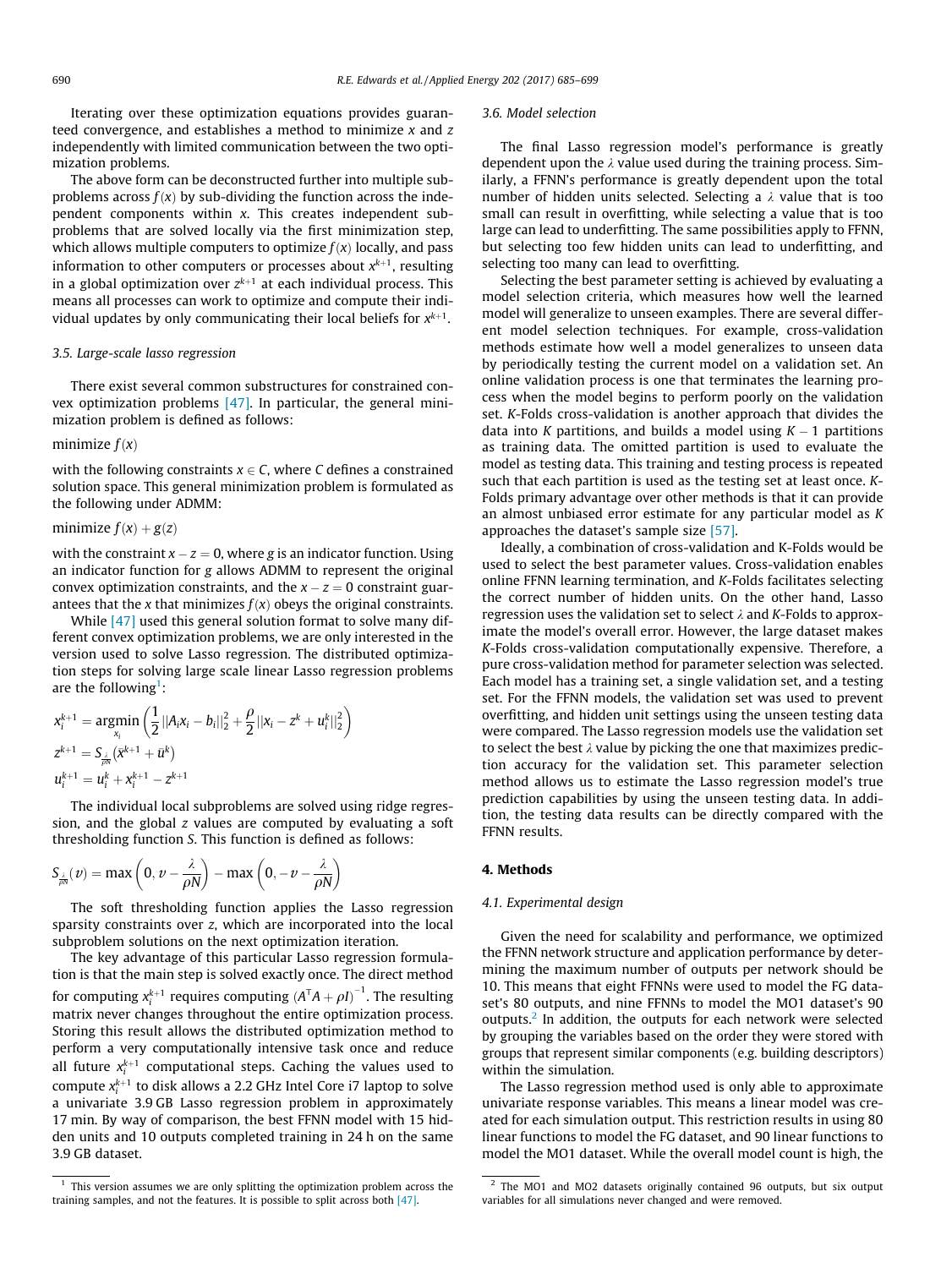<span id="page-6-0"></span>overall training time scales very well using the ADMM optimization technique previously discussed. This allowed computation time to scale better than the FFNN models on average.

Two experiments were defined using the FFG, MO1, and MO2 datasets in combination with the FFNN and Lasso models previously described. The first tests how accurately a model approximates EnergyPlus when only seven simulation variables are varied (FG dataset). This allows us to estimate how sensitive the learned models are to fluctuations in the building parameter inputs by using a very densely sampled simulation input set. In this particular experiment, we selected the best FFNNs by testing models with 5, 10, and 15 hidden neurons, and we selected the best Lasso regression model by testing  $\lambda$  values between 0 and 1 using 0.15 increments. The training set contains 250 simulations and the testing set contains 750 simulations; we selected the models that performed best overall on the testing set. The second experiment measures how well the models approximate EnergyPlus when presented with MO1, defined in Section [2](#page-2-0), a very coarse sampling of the simulation input parameters. FFNN models with 5, 10, and 15 hidden nodes were trained. For the Lasso regression models, the best  $\lambda$  value between 0 and 1 was searched using 0.15 increments. Three hundred randomly sampled simulations from the slightly denser MO2 dataset was also used for testing and comparing both methods.

### 4.2. Performance metrics

Within the building community, there are four commonly used metrics for comparing prediction accuracy—root mean squared error (RMSE), coefficient of variance (CV), mean absolute percentage of error (MAPE), and mean bias error (MBE). These metrics are defined as follows:

RMSE = 
$$
\sqrt{\frac{1}{N-1} \sum_{i=1}^{N} (y_i - \hat{y}_i)^2}
$$
  
\nCV =  $\frac{\text{RMSE}}{\bar{y}} \times 100$   
\nMAPE =  $\frac{1}{N} \sum_{i=1}^{N} \frac{|y_i - \hat{y}_i|}{y_i}$   
\nMBE =  $\frac{\frac{1}{N-1} \sum_{i=1}^{N} (y_i - \hat{y}_i)}{\bar{y}} \times 100$ 

where  $y_i$  is the actual energy consumption,  $\hat{y}_i$  is the predicted energy consumption, and  $\bar{y}$  is the average actual energy consumption. RMSE is a measure of absolute error. When  $y_i$  and  $\hat{y}_i$  are close to zero, RMSE may be absolutely small but relatively large compared to the signal. CV determines the error relative to the target's mean. Predictions with low RMSE and low CV are preferred. Most figures in this article plot RMSE and the mean target response (i.e. average of actual energy consumption) so that the reader can visibly ascertain the absolute prediction error relative to the average actual energy consumption. MAPE measures the percentage of error per prediction, which avoids issues with outliers that may skew the average and average-based metrics (e.g. CV). MBE establishes how likely a particular model is to over-estimate or under-estimate the



Fig. 1. Results for predicting the FG non-load output variables as a function of simulation inputs. RMSE (blue) and average (red) are normalized [0, 50] to allow side-by-side comparison of prediction accuracy. Dividing RMSE by MTR gives the average percent error for predicting that variable. Physical description of each input variable (x-axis) is provided in supplementary material. Neural networks achieve good prediction accuracy of most simulation inputs for this dataset. (For interpretation of the references to color in this figure legend, the reader is referred to the web version of this article.)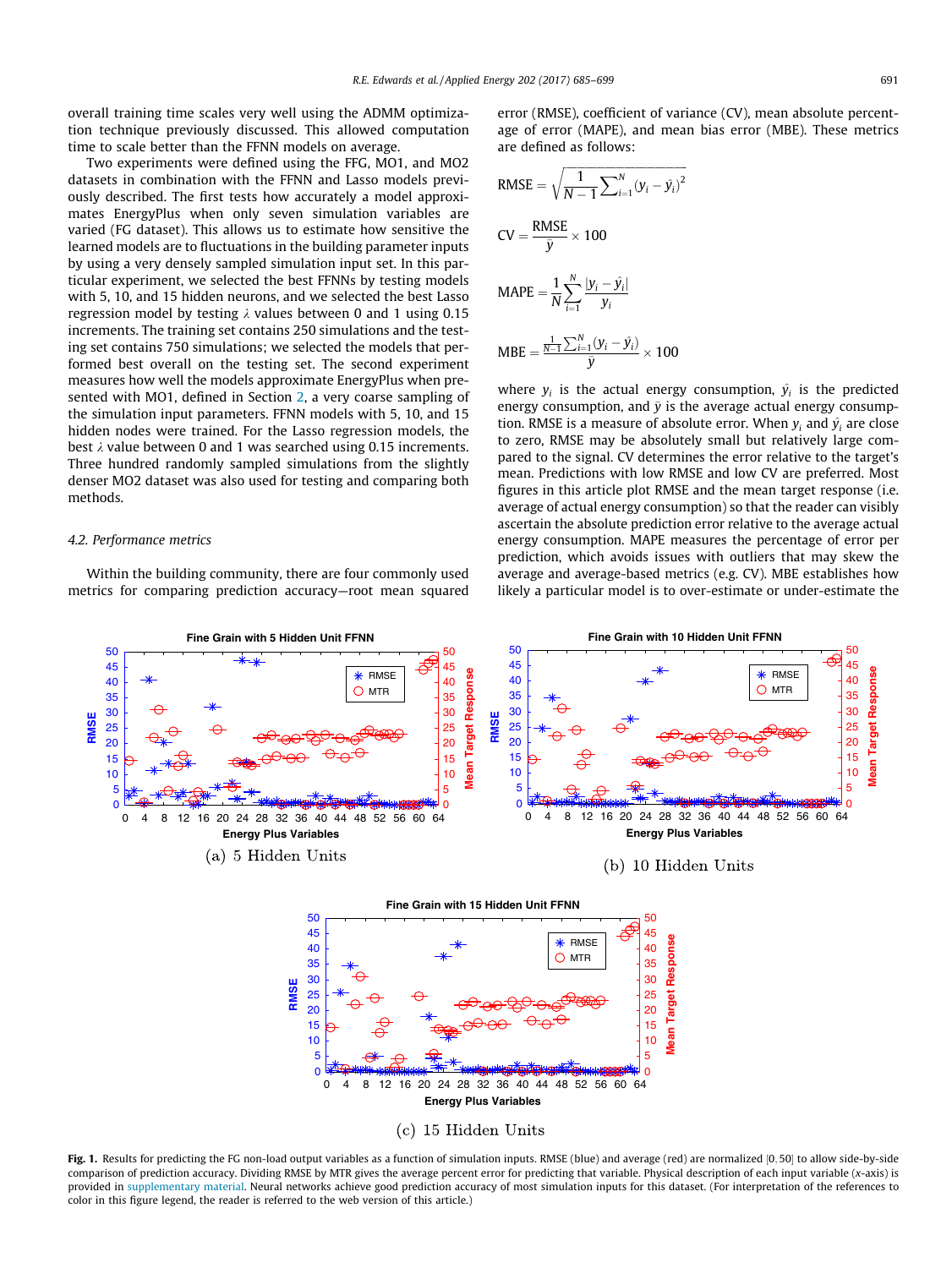<span id="page-7-0"></span>

Fig. 2. Results for predicting the FG load variables. Load variables share the same unit (Joules) and are not normalized. Load variables are more difficult to predict than nonload variables, with 7 of 16 variables having error rates above 100%, regardless of the complexity of the neural network utilized.

actual energy consumption where a negative percentage means the predictor generally under predicts the real value. The MBE and MAPE metrics are well described and presented in [\[34,36\].](#page-14-0)

### 5. Results

The datasets generated contain 80+ output variables which makes traditional table presentations difficult. Therefore, figures were presented to provide broader comparisons across the models. The figures of results have been split into non-load variables (not associated with the heating and cooling needs of a building which must be met by an HVAC unit) and load variables. All variables are referenced only by numbers rather than by name to show goodness-of-fit for different models across simulation outputs, although we do later provide explicit names to facilitate discussion



Fig. 3. The Lasso regression generated model's performance on the FG dataset's non load variables.

in Section [6.](#page-11-0) The detailed variable list of inputs and outputs is provided in the supplementary material.

In the figures below, the two values needed to compute the CV metric are used where the left y-axis represents the RMSE and the right y-axis represents a response variable's mean (MTR). Normally, the ratio, the CV between these two values would be presented, but several response variable values are small which cause misleading CV values that show poor relative performance whereas the absolute performance is good. For variables in which RMSE (blue) exceeds the average value (red), predictions are off by more than 100%. Since non-load results are for variables with very different units (e.g. thickness, density, and specific heat for multiple materials), all non-load figures restrict the y-axis to [0, 50] for RMSE and MTR. While RMSE error values in all figures never exceed the range, a few MTR values are significantly beyond this range and do not appear on the figure (meaning the prediction performance for this variable is excellent).



Fig. 4. The Lasso regression generated model's performance on the FG dataset's load variables.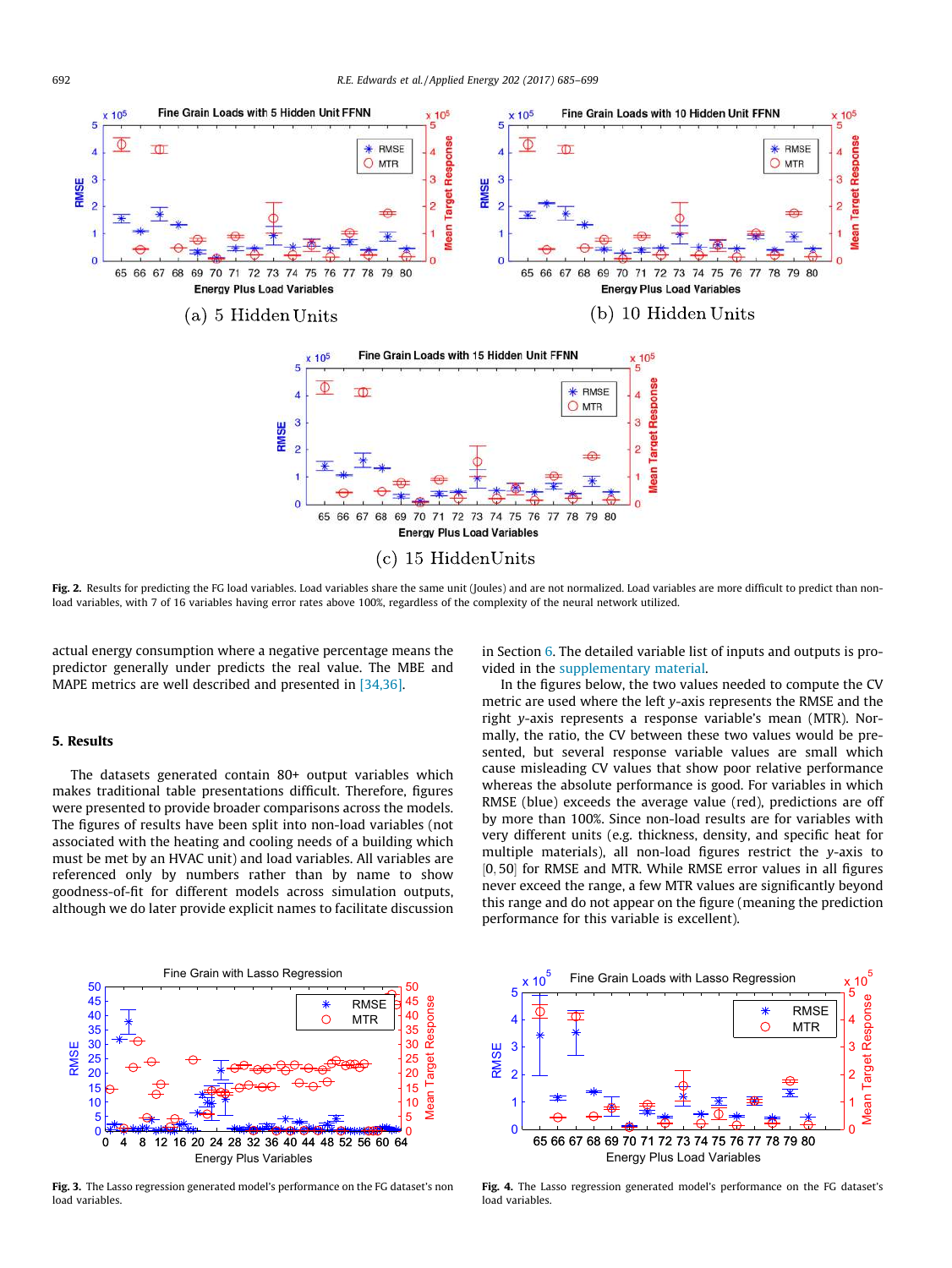<span id="page-8-0"></span>

Fig. 5. These figures present the results for predicting the MO2 non-load variables with 5 (a), 10 (b), and 15 (c) hidden unit FFNNs.

### 5.1. Fine grain

[Fig. 1](#page-6-0) presents the FFNN non-load variable prediction results for the experiments on the FG dataset. Most models perform the same on the response variables, but a few variables do present noticeable differences across the different models. In particular, the environmental and electrical variables between 1 and 16, as well as, the envelopes heat gain and loss variables between 20 and 28. The variables between 1 and 16 present the best performance with 10 hidden units (Fig.  $1(b)$ ). Analyzing the figure closely reveals variable 10 has a much better error rate with 15 hidden units. Even though the performance for the other variables between 1 and 16 produce similar performance with 15 hidden units (Fig.  $1(c)$ ), 10 hidden units is considered the better model since it takes less time to calculate and is more likely to generalize to new data.

The 15 hidden unit model presents the best performance on the variables between 21 and 28. Since each network predicts 10 outputs, in practice, we allow the 15-node model to also estimate variables 20 and 29 since results are comparable to the 10-node model.

While the non-load prediction performance was considered to be excellent, the FFNN load prediction performance shows room for improvement. The load variables in [Fig. 2](#page-7-0) physically represent the sensible heat, latent heat, sensible cooling, and latent cooling for four different thermal zones in the following order: living room (LR—variables 65–68), master bedroom (MB—69–72), basement (BM—73–76), and second floor (SF—77–80).

[Fig. 2\(](#page-7-0)a) and (c) shows the 5 and 15 hidden unit models represent the best prediction results overall. We considered the 5-node FFNN to best predict FG load variables since it is more stable than the 15-model FFNN (less variance in RMSE) and is less complex.

[Fig. 3](#page-7-0) presents the Lasso linear regression results on the FG dataset. The model performs well on the non-load variables and is fairly competitive with the previous FFNN models. However, some error rates have much higher variance than the best FFNN model ([Fig. 1\(](#page-6-0)c)) for variables 7 and 20–28. In addition, all error rates for these variables are statistically worse than the FFNN error rates. This means these variables have a non-linear relationship with their inputs, and the Lasso regression is not as capable a methodology for capturing these patterns.

Although the other non-load variables are all statistically worse than the FFNN models, the Lasso method uses only an input sub $set<sup>3</sup>$  to make all the predictions, so the linear model is using less information than the FFNN to make only marginally worse predictions (i.e. 0.2–5.0 difference in RMSE, with only a few variables differing in RMSE by over 20). Lasso is fitting simpler models by reducing the number of input variables used within the model, which results in a simpler model that is more likely to generalize to new datasets and can learn much faster than FFNNs, as previously discussed in Section [3.5.](#page-5-0)

The Lasso regression load prediction results [\(Fig. 4\)](#page-7-0) are very similar to the FFNN results [\(Fig. 2\)](#page-7-0). Although the Lasso regression results are worse, the model performed best on the same variables that the FFNN models were able to predict—variables 65, 67, 71, 73, 77, and 79. However, the other load variables were not fit well by either method, implying there is not sufficient information within the raw dataset to predict the other load variables.

### 5.2. Markov Order 1

Experiments with the MO1 dataset are more challenging than the FG dataset, because we are testing how well models generalize when trained with a limited representation of the input space. While the MO2 dataset represents a relatively denser sampling

<sup>&</sup>lt;sup>3</sup> The subset refers to the inputs that have a non-zero weight in the model.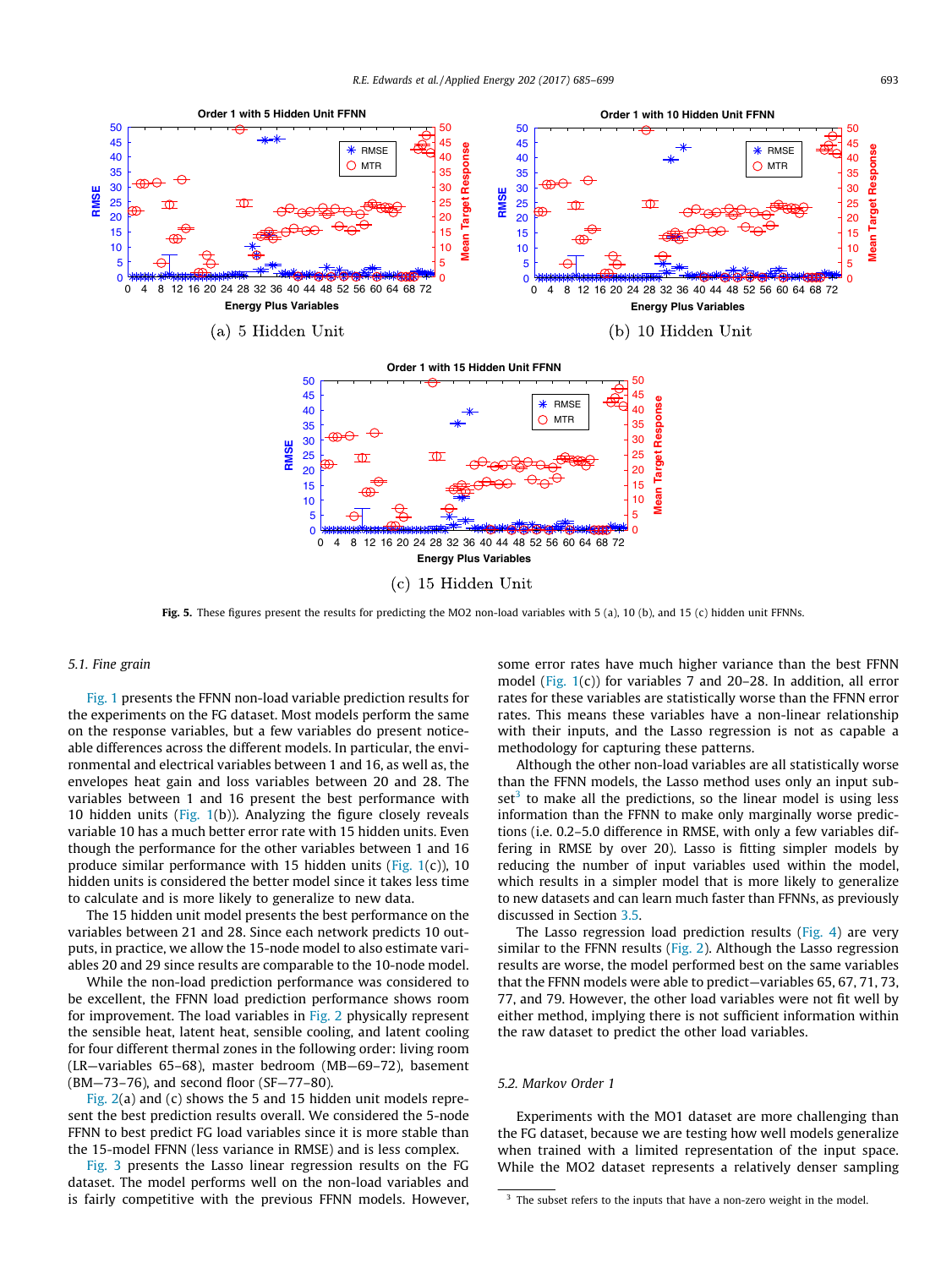<span id="page-9-0"></span>

Fig. 6. These figures present the results for predicting the MO2 load variables with 5 (a), 10 (b), and 15 (c) hidden unit FFNNs.



Fig. 7. The Lasso regression generated model's performance on predicting the MO2 dataset's non-load variables.



Fig. 9. The Lasso regression model's performance on predicting the MO2 dataset's load variables.



Fig. 8. Comparison between the average MO2 dryer heat gain response (red) and an observed, scale-shifted response (blue), every 15 min for a year, shows variables with high variance can present a challenge for prediction. (For interpretation of the references to color in this figure legend, the reader is referred to the web version of this article.)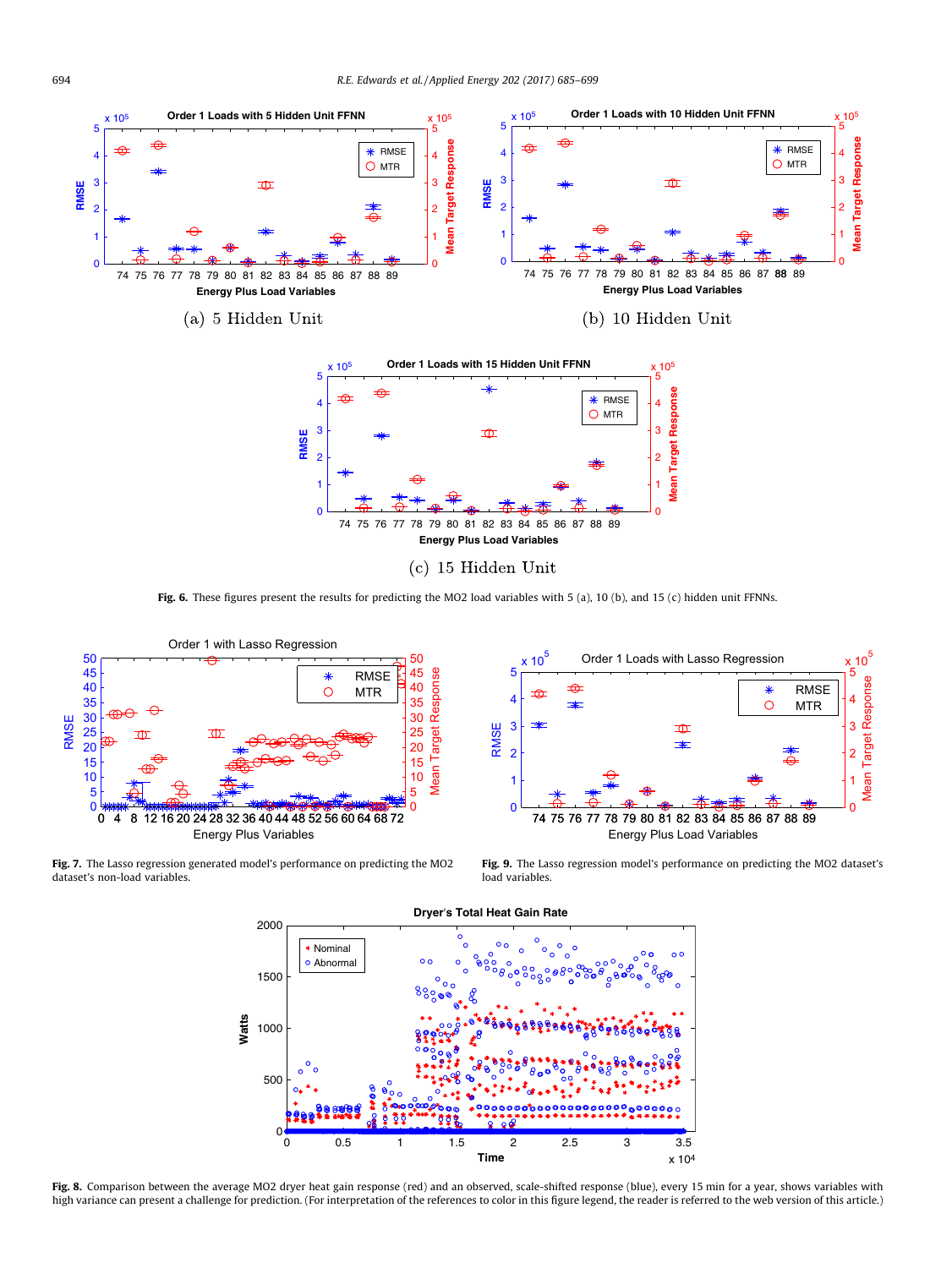#### <span id="page-10-0"></span>Table 1

Whole Building Energy consumption (MO1 Variable 90) can be predicted very accurately.

| Model   | RMSE (W)         | MEAN (W)          | CV(%)            |
|---------|------------------|-------------------|------------------|
| FFNN 5  | $9.125 \pm 0.00$ | $1756.8 \pm 0.00$ | $0.519 \pm 0.00$ |
| FFNN 10 | $1.164 \pm 0.00$ | $1756.8 \pm 0.00$ | $0.066 \pm 0.00$ |
| FFNN 15 | $1.061 \pm 0.00$ | $1756.8 \pm 0.00$ | $0.060 \pm 0.00$ |
| Lasso   | $4.797 \pm 1.61$ | $1756.8 \pm 0.00$ | $0.273 \pm 0.09$ |
|         |                  |                   |                  |

### Table 2

The first column represents the single MO1 model training time, and the second column is the necessary time to train all MO1 models in serial. The execution time represents single model execution time.

| Model   | Training time (h) | Total training time (h) | Execution time (s) |
|---------|-------------------|-------------------------|--------------------|
| FFNN 5  | $\sim$ 2          | $\sim$ 18               | 2.70               |
| FFNN 10 | $\sim\!\!8$       | $\sim$ 72               | 2.85               |
| FFNN 15 | $\sim$ 24         | $\sim$ 216              | 2.93               |
| Lasso   | 0.2833            | 25.5                    | 2.90               |



Fig. 10. Illustrates the FFNN model's CV error clustering into distinct clusters on the Fine Grain dataset.

than MO1, handling the larger data sizes can be a limitation to practical implementation of predictive analytics.

MO1 experimental results for non-load variables [\(Fig. 5\)](#page-8-0) and load variables ([Fig. 6\)](#page-9-0) shows slightly better non-load variable prediction than with the FG dataset. All models produce about the same performance results on the non-load variables with the exception of the 15-node model which performs statistically better on variables 32 through 36.



Fig. 12. Illustrates the FFNN model's CV error clustering into a distinct cluster on the Markov Order 2 dataset.

Similar to the FG dataset, MO2's load variables remain difficult to predict. Additional analysis and improvement directions are discussed in Section [6](#page-11-0). The FFNN models were able to predict variables 74, 76, 78, and 82 ([Fig. 6](#page-9-0)). However, it was observed that the 10-hidden-unit FFNN produced the best performance on the MO2 dataset based primarily on performance for variables 78, 82, and 86.

The Lasso regression results for MO2's non-load variables are shown in [Fig. 7.](#page-9-0) These results illustrate that many variables within the MO1 and MO2 dataset can be modeled using linear models. In addition, it highlights the variables that require a non-linear model as can be seen in Fig.  $5(c)$  as shown by variables 6–12, 28, and 36.

Both models present a high variance on variable 10. The high variance is directly associated with the sparse parameter sampling found in the MO1 dataset. This particular variable has instances in which it produces different response behaviors, as seen in [Fig. 8.](#page-9-0) This means that coarse parameter sampling used to generate MO1 may have limited abilities to produce meaningful general purpose models. However, it also implies that models created from the MO2 dataset will have similar deficiencies, because a limited sampling can only represent a fraction of the entire domain's behavior. It may be beneficial to explore simulation parameter sampling strategies that consider the learner's fitting capabilities, as well as implement methods that can estimate the variance associated with each prediction.

Similar to the FG dataset results ([Fig. 4\)](#page-7-0), the load predictions with Lasso regression [\(Fig. 9\)](#page-9-0) are all worse than the best FFNN results [\(Fig. 6\(](#page-9-0)b)). However, the Lasso regression method was able to fit the same load variables as the FFNN model—variables 74, 76, 78, and 82.



Fig. 11. Illustrates that the Lasso regression models can produce distinct clusters when a linear model captures the full relationship between inputs and outputs (a). When a non-linear model is required, Lasso regression fails to produce the distinct clustering (b) necessary for accurate prediction.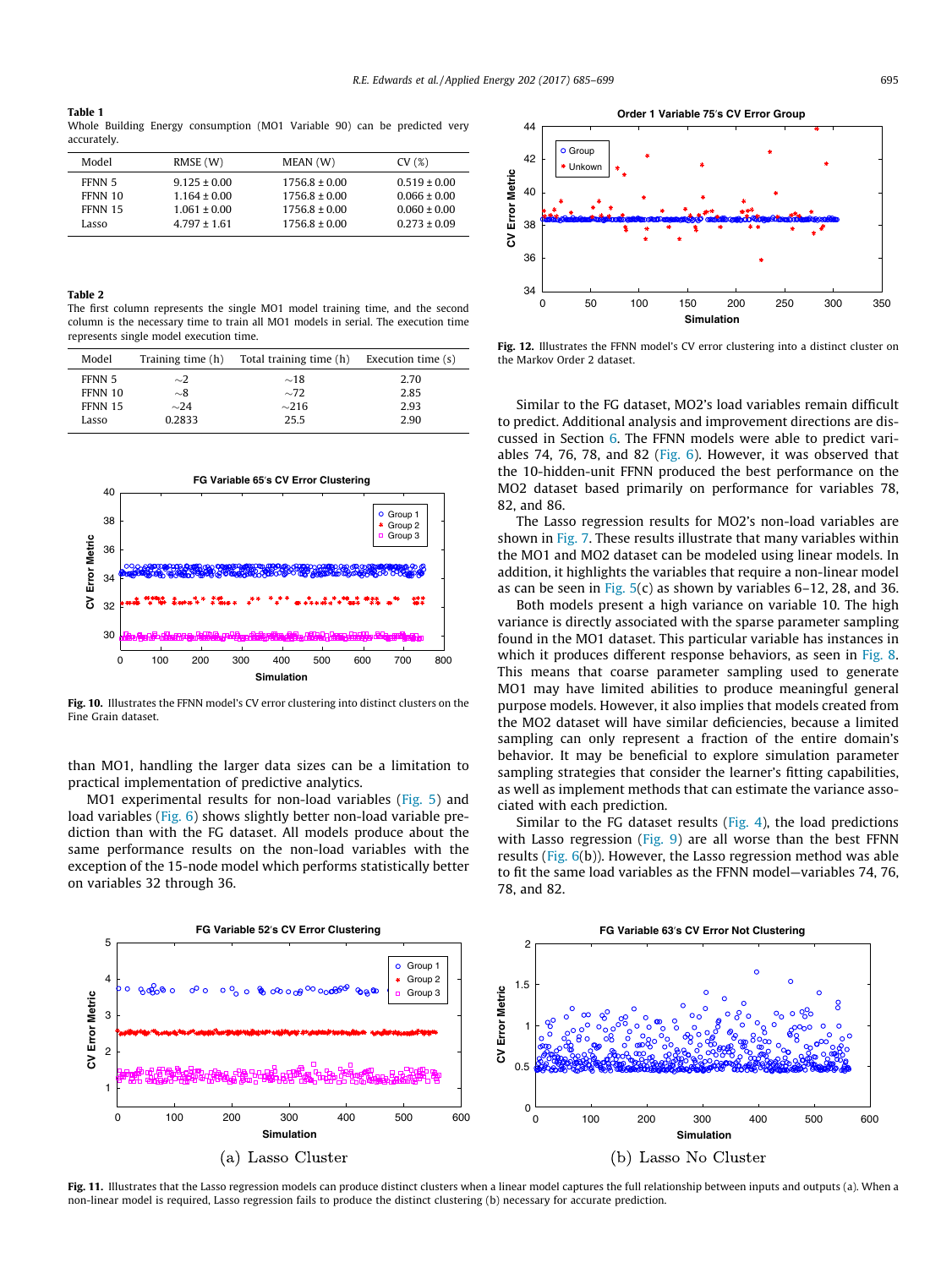#### <span id="page-11-0"></span>Table 3

Comparison between the best FG FFNN model results, without HVAC features, and the best FG FFNN model with HVAC operation features.

| Variable      | RMSE $(**10^5J)$    | MEAN $(\# \times 10^5 J)$ | CV(%)               |
|---------------|---------------------|---------------------------|---------------------|
| $65$ -Old     | 1.4022±0.1624       | 4 2998±0 2505             | 32 522 ± 2 175      |
| $65$ -New     | 1.3596±0.1721       |                           | 31.516±2.420        |
| 66-Old        | $1.0741 \pm 0.0334$ | 0.4286±0.1343             | 250.657±4.533       |
| <b>66-New</b> | 1.0618±0.0333       |                           | 247.796±4.536       |
| $67 - Old$    | $1.6204 \pm 0.2621$ | 4.1195±0.1343             | 39.170±5.088        |
| $67 - New$    | 1.6216±0.2683       |                           | 39.195±5.238        |
| 68-Old        | 1.3304±0.0158       | $0.4729 \pm 0.0111$       | 281.406±3.914       |
| $68$ -New     | 1.3182±0.0148       |                           | 278.826±4.124       |
| 69-Old        | $0.2922 \pm 0.0624$ | 0.7780±0.0539             | 37.366±6.505        |
| $69$ -New     | $0.2764 \pm 0.0652$ |                           | 35.308±6.922        |
| $70 -$ Old    | $0.1081 \pm 0.0043$ | $0.0816\pm0.0076$         | 133.239±9.119       |
| $70 - New$    | $0.1075 \pm 0.0042$ |                           | 132.564±9.041       |
| $71 - Old$    | 03848±00742         | 0.8996±0.0404             | 42 490±6 344        |
| $71$ -New     | 0.3913±0.0789       |                           | 43.190±6.835        |
| $72 - Old$    | $0.4452 \pm 0.0295$ | $0.2237 \pm 0.0050$       | 198.806±8.934       |
| $72$ -New     | $0.4374 \pm 0.0309$ |                           | 195.306±9.626       |
| $73 - Old$    | 0.9445±0.3328       | $1.5752 \pm 0.5593$       | $63.423 \pm 21.675$ |
| $73-New$      | $0.9123 \pm 0.3572$ |                           | 60.302±19.348       |
| $74 - Old$    | $0.5032 \pm 0.0064$ | 0.2076±0.0082             | $242.661 \pm 8.171$ |
| $74$ -New     | $0.5129 \pm 0.0064$ |                           | 247.333±8.410       |
| $75 - Old$    | $0.6210 \pm 0.1473$ | $0.5637 \pm 0.2172$       | 131.310 ± 87.927    |
| 75-New        | $0.6621 \pm 0.1437$ |                           | 137.680±81.744      |
| 76-Old        | $0.4475 \pm 0.0061$ | $0.1470 + 0.0032$         | 304.523±4.892       |
| $76$ -New     | $0.4495 \pm 0.0060$ |                           | 305.913±4.947       |
| $77 - Old$    | 0.6698±0.0972       | 1.0371±0.0537             | 64.311±6.454        |
| 77-New        | $0.6681\pm0.1022$   |                           | 64.131±6.947        |
| 78-Old        | 0.3876±0.0105       | $0.2231 \pm 0.0092$       | $173.867 \pm 5.115$ |
| 78-New        | $0.3925 \pm 0.0105$ |                           | 176.058±5.192       |
| 79-Old        | $0.8449 \pm 0.1765$ | $1.7647\pm0.0457$         | $47.654 \pm 8.738$  |
| 79-New        | $0.9044\pm0.1788$   |                           | $51.024 \pm 8.785$  |
| 80-Old        | $0.4372 \pm 0.0070$ | $0.1573 \pm 0.0037$       | 277.937±2.613       |
| 80-New        | $0.4366\pm0.0068$   |                           | 277.518±2.708       |

The MO1 dataset's 90th simulation output variable represents whole building energy (WBE) consumption, which is not present in the FG dataset. [Table 1](#page-10-0) presents the WBE prediction results for all models. These results illustrate that the Lasso model provides a better fit than the 5 hidden node FFNN model, but provides a worse fit than the 10 and 15 hidden node models. It should be noted that the accuracy indicator, i.e. RMSE, of FFNN 15 model is barely better than that of FFNN 10 model. In general, we found that 20 + neurons with 1 hidden layer yielded minimal returns in predictive accuracy. Although the Lasso model does not perform as well, its overall training time is substantially better than that of the FFNN 10 and 15 hidden node models ([Table 2\)](#page-10-0). These performance characteristics indicate that it is best to use the Lasso regression model to predict all variables that can be sufficiently represented using a linear model. This is especially true when one has sufficient computational resources to run the learning algorithms in parallel. The total training time represents the execution time associated with training each individual model in serial. A more parallel approach will converge to the single model training time. Finally, the overall execution time represents the parallel execution speed for running the nine MO1 FFNN models in parallel and running the entire Lasso regression model as a single matrix multiplication. This indicates that the Lasso regression method's testing speed scales better than the FFNN when parallel execution is not possible.

#### Table 4

Comparison between the best MO2 FFNN model results, without HVAC features, and the best MO2 FFNN model with HVAC operation features.

| Variable      | RMSE $(**10^5J)$    | MEAN $(\# \times 10^5 J)$ | CV(%)                |
|---------------|---------------------|---------------------------|----------------------|
| 74-Old        | 1.6084±0.0165       | 4.1829±0.0670             | 38.461±0.654         |
| 74-New        | 1.5322±0.0173       |                           | 36.641±0.723         |
| $75 - Old$    | $0.4831 \pm 0.0132$ | $0.1470 \pm 0.0048$       | 328.746±9.685        |
| $75 - New$    | $0.4815 \pm 0.0130$ |                           | 327.706±9.755        |
| $76 - Old$    | 2.8421±0.0290       | 4.3868±0.0512             | 64.792±0.6371        |
| <b>76-New</b> | 2.9102±0.0290       |                           | 66.356±0.605         |
| $77 - Old$    | $0.5497 + 0.0229$   | $0.1812 \pm 0.0049$       | 303.245±8.912        |
| $77 - New$    | $0.5519 \pm 0.0226$ |                           | 304.489±8.8140       |
| 78-Old        | $0.4313 \pm 0.0056$ | 1.1951±0.0175             | 36.092±0.597         |
| 78-New        | $0.4653\pm0.0068$   |                           | 38.934±0.557         |
| 79-Old        | $0.1044 \pm 0.0026$ | $0.1238 \pm 0.0043$       | 84.380±1.939         |
| 79-New        | $0.1032 \pm 0.0025$ |                           | 83.396±2.042         |
| 80-Old        | $0.4558 \pm 0.0187$ | $0.5947\pm0.0091$         | 76.640±1.551         |
| 80-New        | $0.4713 \pm 0.0129$ |                           | 79.241±1.679         |
| 81-Old        | $0.0665 \pm 0.0021$ | $0.0512 \pm 0.0017$       | 130.159±5.149        |
| $81 - New$    | $0.0664 \pm 0.0021$ |                           | 129.885±5.121        |
| 82-Old        | 1.0850±0.0371       | $2.902\pm0.1096$          | 37.476±2.840         |
| 82-New        | 1.0372±0.0371       |                           | 35.820±2.678         |
| 83-Old        | $0.3082 \pm 0.0025$ | 0.1178±0.0021             | 261.775±8.171        |
| $83 - New$    | 0.3080±0.0026       |                           | $261.556 \pm 2.642$  |
| $84 - Old$    | $0.1228 \pm 0.0155$ | $0.0225 \pm 0.0071$       | 564.939±111.943      |
| 84-New        | $0.0798 \pm 0.0175$ |                           | 364.840±81.744       |
| 85-Old        | $0.2670 + 0.0590$   | $0.0693 \pm 0.0038$       | 383.244±47.206       |
| $85-New$      | $0.2669 \pm 0.0589$ |                           | 383.040±47.123       |
| 86-Old        | $0.7264 \pm 0.0101$ | $0.9751 \pm 0.0256$       | 74.531±1.1813        |
| 86-New        | $0.6800 \pm 0.0114$ |                           | 69.761±1.483         |
| 87-Old        | 0.3379±0.0038       | $0.1372 \pm 0.0023$       | 246.345±3.786        |
| 87-New        | $0.3405 \pm 0.0037$ |                           | 248.260±3.814        |
| 88-Old        | 1.8742±0.0609       | 1.7166±0.0337             | 109.169±2.408        |
| 88-New        | 1.9058±0.0666       |                           | 111.002±2.753        |
| 89-Old        | $0.1583 \pm 0.0111$ | $0.0728 \pm 0.0013$       | $217.361 \pm 14.703$ |
| 89-New        | $0.1600 \pm 0.0111$ |                           | 219.708±14.657       |

### 6. Analysis and discussion

Several interesting findings were observed with regard to both datasets and prediction accuracy. First, a simulation clustering phenomenon was observed, which may provide insight into EnergyPlus approximation efforts for specific variable sand illustrates how prediction accuracy varies as a function of simulation data. Second, HVAC schedule features for improving overall heating and cooling load predictions are discussed.

There are several properties worth mentioning that were exhibited by the predictive models related to clustering, representing simulations equally misinterpreted by the predictive model. For example, the CV error metric measured for FFNN prediction on FG's variable 65, constructs well defined clusters ([Fig. 10\)](#page-10-0) and were seen for multiple variables. However, clustering with Lasso regression occurs only if the variable is sufficiently well predicted by a linear model (Fig.  $11(a)$  and (b)). Neither model exhibits the same clustering behavior in the MO1 experiments. The MO1 experi-ments show a single group [\(Fig. 12](#page-10-0)). This clustering property suggests that as EnergyPlus parameter sampling density (i.e., sample the data more finely) increases, so will the number of clusters. In such cases, ensemble learning for specialization in predicting each cluster may be fortuitous as shown in previous work predicting future hourly residential electrical consumption via clusters deter-mined by C-means and Hierarchical Mixture of Experts [\[36\]](#page-14-0).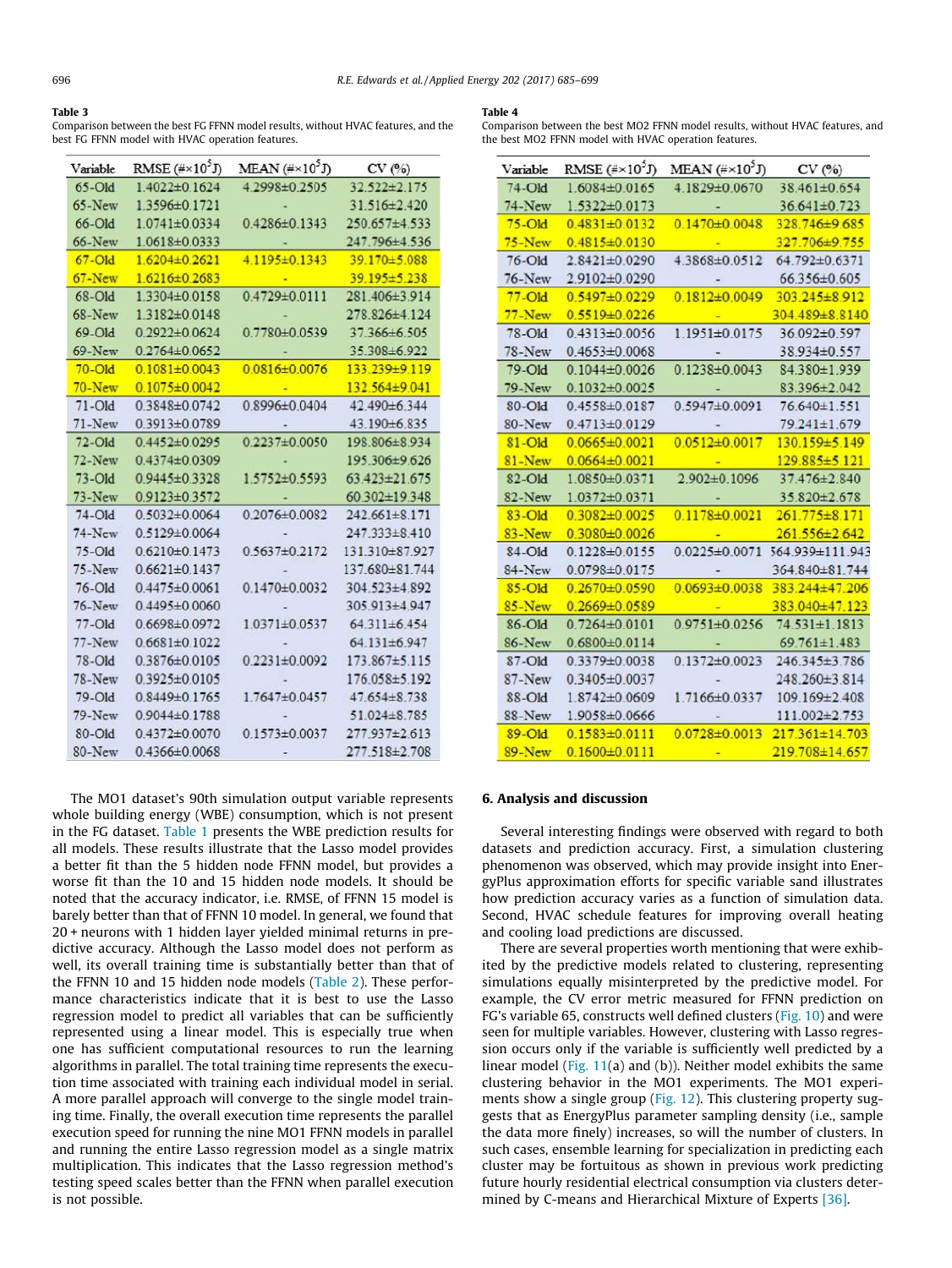1.5

2

While clustering can improve predictive results, it becomes increasingly difficult due to the curse of dimensionality [\[58\]](#page-14-0). Each simulation contains 35,040 simulation output vectors, and the FG dataset contains 80 outputs and the MO1 dataset contains 90 outputs. These directions are discussed in more detail in Section [7.](#page-13-0)

In an effort to improve overall heating and cooling load predictions, we added features related to HVAC operation schedule and temperature gradients to the input set. The temperature gradient features include the inside and outside temperature gradient. The inside temperature gradient represents the average temperature change across the building's thermal zones. In the experiments, the building thermal zones correspond to the LR, MB, BM, and SF. The outside temperature gradient represents the change in dry bulb temperature. Using these temperature gradient features, we manually constructed a heuristic indicator function that limits heating to October through March and cooling otherwise (based on region). Finally, we use the gradient direction to estimate the on or off state for each 15-min timestep. If the inside gradient is increasing and the outside gradient is decreasing, then the heat is activated, provided the time corresponds with a heating month. The inverse is used to establish when cooling is active.

Using these additional features with the FFNN model, we repeated the FG and MO1 experiments on the heating and cooling load variables. The FG load results are shown in [Table 3.](#page-11-0) Improved performance is highlighted green, diminished performance is highlighted blue, and no change is highlighted yellow. The FG table illustrates that the HVAC operation features and temperature gradient features produce statistically better prediction results with 95% confidence on the LR, MB, and BM sensible heating loads (variables 65, 69, and 73) as well as LR's latent heating and cooling loads, and MB's latent cooling load (variables 66, 68, and 72). Finally, the LR's sensible cooling load and MB's latent heating load were unchanged (variables 67 and 70). All other FG variable predictions are worse.

The MO1 experiments (shown in [Table 4\)](#page-11-0) with the HVAC operation and temperature gradient features produce statistically better LR, BM, and SF sensible heating load predictions (variables 74, 82, and 86). In addition, the features produce statistically better MB latent heating load predictions (variable 79). The load predictions for variables 75, 77, 81, 83, 85 and 89 were not statistically different. All other load predictions were statistically worse (variables 76, 78, 80, 84, 86, 87, 88).

Incorporating these additional features into the learning systems clearly provides mixed results since not all load predictions improved. In addition, the improved variables did not reach prediction rates similar to the better sensible load predictions (e.g., LR's sensible heating and cooling). Incorporating these findings with the Lasso regression results from Section [5,](#page-7-0) which suggest that necessary information for predicting latent loads is missing, shows that improving overall load predictions remains a challenging problem. To improve prediction, we suggest two complimentary directions: (1) bottom-up feature synthesis from existing data; or (2) top-down analysis, through continued interaction with domain experts, to determine additional EnergyPlus information that could improve approximations.

Fig. 13(a) and (b) shows the HVAC heating and cooling (on/off) features and the MO1 latent cooling and heating loads for the LR zone. Fig.  $13(a)$  shows that the heating is on mostly when the latent loads are non-zero, and the same is true for latent cooling loads in Fig. 13(a). The current HVAC features correlate well with the MO1 sensible and latent loads, so improvement in predictive accuracy can be achieved through additional information.

Fig. 14(a) and (b) illustrate that the FG's LR latent loads are uniformly distributed throughout the year. These latent loads are not necessarily indicative of HVAC operation. This issue is discussed further in Section [7.](#page-13-0)



Fig. 13. The HVAC on and off operating feature overlayed onto a sample MO1 LR latent heating (a) and sample MO1 LR latent cooling (b).



 $*$  ON  $\overline{O}$   $\overline{O}$ Latent

Fig. 14. The HVAC on and off operating feature overlayed onto a sample FG LR latent heating (a) and sample FG LR latent heating (b).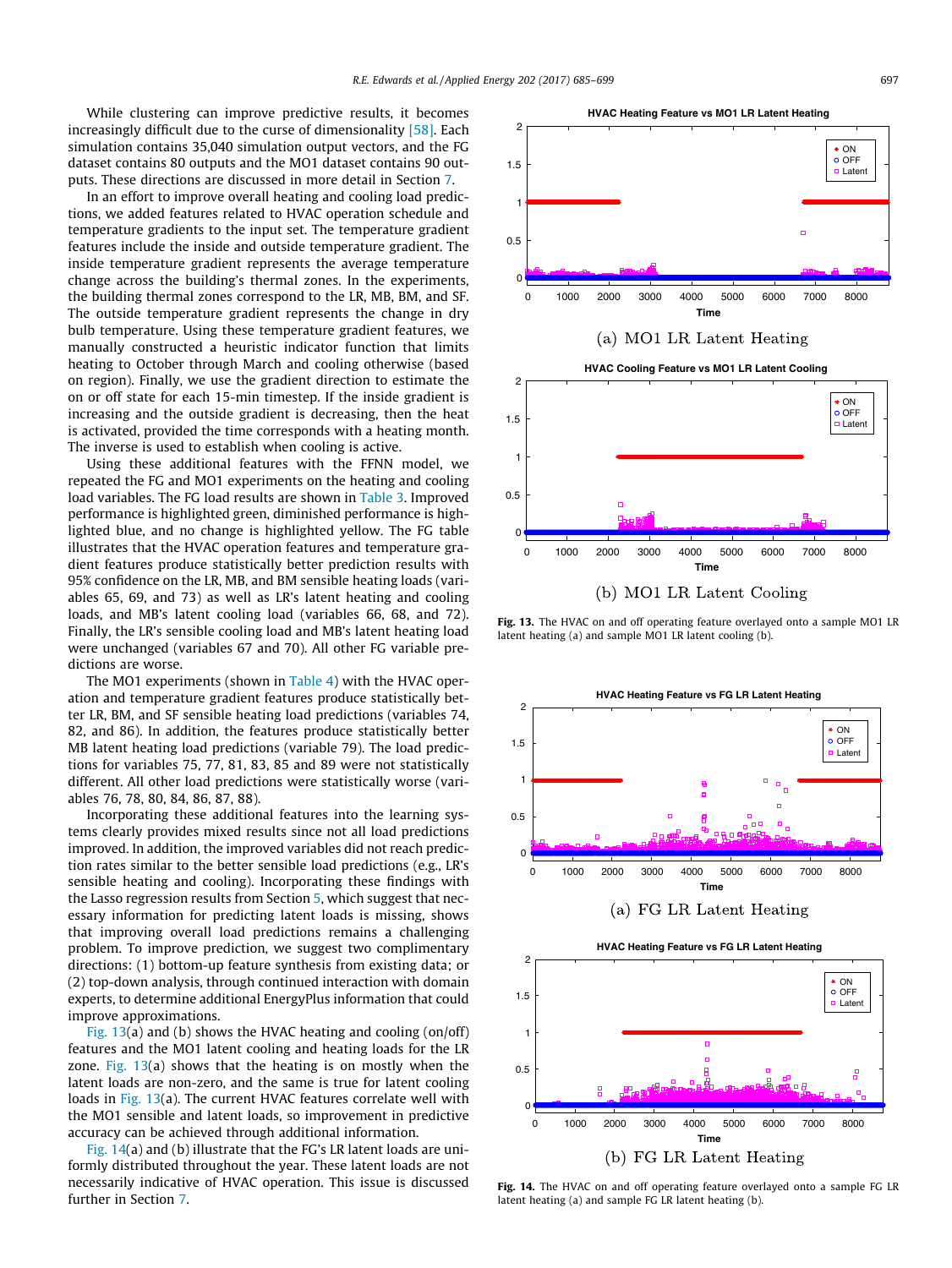### <span id="page-13-0"></span>7. Conclusions and future works

Using FFNN and Lasso regression, the ability to produce Energy-Plus approximation models for a residential building was demonstrated. The models use building envelope parameters selected by domain experts, an operation schedule, and weather data totaling 7–156 inputs for 3 benchmark datasets. These models were able to predict 15-min values for most of the 80–90 simulation outputs deemed most important by domain experts within 5% (whole building electrical energy within 0.07%). While EnergyPlus can take 5 min to run, the predicted outputs are calculated in 3 s, greatly reducing the simulation runtime required. In addition, variables requiring more complex non-linear models were identified by comparing the FFNN and Lasso models directly. However, these models had only moderate success at predicting sensible heating and cooling loads, and were unsuccessful at predicting the latent cooling and heating loads.

In an effort to improve the load predictions, we incorporated HVAC operation heating and cooling features, which indicated the on and off states for these respective operating conditions with mixed results. Based on Lasso regression's ability to automatically select relevant inputs, it can be concluded that either better use of existing information or additional information would be necessary to better predict the latent load variables. It is left as future work to analyze additional features and internal EnergyPlus variable information that can be incorporated into the prediction process without diminishing the EnergyPlus approximation's generality.

The Lasso model is able to predict an entire yearly simulation in  $\sim$ 3 s, and the FFNN models can achieve the same execution time when run in parallel. These runtimes are considerably faster than the average EnergyPlus runtime  $(\sim 2-3 \text{ min})$ . During the process of calibrating a building model to utility data for creation of a legally useful model, or calculating an optimal retrofit, such performance increases could dramatically improve the speed at which such iterative simulation use cases can be completed.

Finally, three datasets (FG, MO1 and MO2) were constructed to determine the best EnergyPlus approximation model and typically requires multiple models. While attempts were made to generally represent residential buildings with these datasets, and efforts were made to quantify the robustness of prediction through testing and validation datasets, it is left to the reader to ascertain the robustness of surrogate models to other use cases requiring different simulation inputs (building descriptors) and outputs.

Given the supercomputing capabilities leveraged to generate the benchmark datasets, new ones could be generated relatively quickly to extend both the robustness and predictive accuracy of surrogate models generated from such data. There are two approaches to improving predictive accuracy. First, domain experts could further identify and isolate internal simulation variables that can be used with care to ensure the variables' robustness to allow a derivative predictive model's relevance to other buildings. Second, explore features synthesized from the existing variables. This first approach would require new benchmark datasets to be simulated whereas the second requires some expert time and computational cost for synthesizing general features.

### Acknowledgements

This work was funded by field work proposal CEBT105 under the Department of Energy Building Technology Activity Number BT0305000. We would like to thank Amir Roth for his support and review of this project. This research used resources of the Oak Ridge Leadership Computing Facility at the Oak Ridge National Laboratory, which is supported by the Office of Science of the US Department of Energy under Contract No. DE-AC05-00OR22725. Our work has been enabled and supported by data analysis and

visualization experts at the National Science Foundation–funded RDAV (Remote Data Analysis and Visualization) Center of the University of Tennessee–Knoxville (NSF Grant No. ARRA-NSF-OCI-0906324 and NSF-OCI-1136246).

Oak Ridge National Laboratory is managed by UT-Battelle, LLC, for the US Department of Energy under contract DE-AC05- 00OR22725. This manuscript has been authored by UT-Battelle, LLC, under Contract Number DEAC05-00OR22725 with the US Department of Energy. The United States Government retains and the publisher, by accepting the article for publication, acknowledges that the United States Government retains a non-exclusive, paid-up, irrevocable, world-wide license to publish or reproduce the published form of this manuscript, or allow others to do so, for United States Government purposes.

#### Appendix A. Supplementary material

Supplementary data associated with this article can be found, in the online version, at [http://dx.doi.org/10.1016/j.apenergy.](http://dx.doi.org/10.1016/j.apenergy.2017.05.155) [2017.05.155](http://dx.doi.org/10.1016/j.apenergy.2017.05.155).

#### References

- [1] U.S. Dept. of Energy, Building. D&R International, Ltd.; 2010. [<http://](http://buildingsdatabook.eren.doe.gov/docs) [buildingsdatabook.eren.doe.gov/docs](http://buildingsdatabook.eren.doe.gov/docs)>.
- [2] B.L.S.P. Ellis, Epx, a modified version of energyplus; 2012. [<http://](http://bigladdersoftware.com/epx/) [bigladdersoftware.com/epx/>](http://bigladdersoftware.com/epx/).
- [3] Hong T, Buhl F, Haves P, Selkowitz S, Wetter M. Comparing computer run time of building simulation programs, vol. 1, no. 3; 2008, p. 210–3.
- [4] U.D. of Energy. Doe releases new version of energyplus modeling software; 2011. [<http://apps1.eere.energy.gov/news/progress\\_alerts.cfm/pa\\_id=651>](http://apps1.eere.energy.gov/news/progress_alerts.cfm/pa_id=651).
- [5] Sanyal H, Al-Wadei YH, Bhandari MS, Shrestha SS, Karpay B, Garret AL, et al. Poster: building energy model calibration using energyplus, supercomputing, and machine learning. In: Proceedings of the 5th national SimBuild of IBPSA-**IISA**
- [6] [Qian Z, Seepersad C, Joseph V, Allen J, Wu C. Building surrogate models based](http://refhub.elsevier.com/S0306-2619(17)30704-3/h0030) [on detailed and approximate simulations. Am Soc Mech Eng J Mech Des](http://refhub.elsevier.com/S0306-2619(17)30704-3/h0030) [2006;128\(4\):668.](http://refhub.elsevier.com/S0306-2619(17)30704-3/h0030)
- [7] E.A. Institute, C.S. Group, Energy performance score 2008 pilot: findings and recommendations report.
- Roberts BPMHSCD, Merket N, Robertson J. Assessment of the U.S. department of energy's home energy scoring tool.
- [9] [Zhao H-x, Magoulès F. A review on the prediction of building energy](http://refhub.elsevier.com/S0306-2619(17)30704-3/h0045) [consumption. Renew Sustain Energy Rev 2012;16\(6\):3586–92.](http://refhub.elsevier.com/S0306-2619(17)30704-3/h0045)
- [10] [Popescu D, Ungureanu F, Hernández-Guerrero A. Simulation models for the](http://refhub.elsevier.com/S0306-2619(17)30704-3/h0050) [analysis of space heat consumption of buildings. Energy 2009;34](http://refhub.elsevier.com/S0306-2619(17)30704-3/h0050) [\(10\):1447–53.](http://refhub.elsevier.com/S0306-2619(17)30704-3/h0050)
- [11] [Kusiak A, Xu G. Modeling and optimization of HVAC systems using a dynamic](http://refhub.elsevier.com/S0306-2619(17)30704-3/h0055) [neural network. Energy 2012;42\(1\):241–50.](http://refhub.elsevier.com/S0306-2619(17)30704-3/h0055)
- [12] [Nguyen A-T, Reiter S, Rigo P. A review on simulation-based optimization](http://refhub.elsevier.com/S0306-2619(17)30704-3/h0060) [methods applied to building performance analysis. Appl Energy](http://refhub.elsevier.com/S0306-2619(17)30704-3/h0060) [2014;113:1043–58](http://refhub.elsevier.com/S0306-2619(17)30704-3/h0060).
- [13] [Sun K, Hong T, Taylor-Lange SC, Piette MA. A pattern-based automated](http://refhub.elsevier.com/S0306-2619(17)30704-3/h0065) [approach to building energy model calibration. Appl Energy 2016;165:214–24](http://refhub.elsevier.com/S0306-2619(17)30704-3/h0065).
- [14] [Tian W, Choudhary R. A probabilistic energy model for non-domestic building](http://refhub.elsevier.com/S0306-2619(17)30704-3/h0070) [sectors applied to analysis of school buildings in greater London. Energy Build](http://refhub.elsevier.com/S0306-2619(17)30704-3/h0070) [2012;54:1–11](http://refhub.elsevier.com/S0306-2619(17)30704-3/h0070).
- [15] [Heo Y, Zavala VM. Gaussian process modeling for measurement and](http://refhub.elsevier.com/S0306-2619(17)30704-3/h0075) [verification of building energy savings. Energy Build 2012;53:7–18](http://refhub.elsevier.com/S0306-2619(17)30704-3/h0075).
- [16] [Manfren M, Aste N, Moshksar R. Calibration and uncertainty analysis for](http://refhub.elsevier.com/S0306-2619(17)30704-3/h0080) [computer models–a meta-model based approach for integrated building](http://refhub.elsevier.com/S0306-2619(17)30704-3/h0080) [energy simulation. Appl Energy 2013;103:627–41](http://refhub.elsevier.com/S0306-2619(17)30704-3/h0080).
- [17] Tian W, Wang Q, Song J, Wei S. Calibrating dynamic building energy models using regression model and bayesian analysis in building retrofit projects, Ottawa, Canada; May 7–10, 2014.
- [18] [Tian W, Song J, Li Z, de Wilde P. Bootstrap techniques for sensitivity analysis](http://refhub.elsevier.com/S0306-2619(17)30704-3/h0090) [and model selection in building thermal performance analysis. Appl Energy](http://refhub.elsevier.com/S0306-2619(17)30704-3/h0090) [2014;135:320–8.](http://refhub.elsevier.com/S0306-2619(17)30704-3/h0090)
- [19] [Tian W, Yang S, Li Z, Wei S, Pan W, Liu Y. Identifying informative energy data in](http://refhub.elsevier.com/S0306-2619(17)30704-3/h0095) bayesian calibration of building energy models. Energy [2016;119:363–76.](http://refhub.elsevier.com/S0306-2619(17)30704-3/h0095)
- [20] [Kang Y, Krarti M. Bayesian-emulator based parameter identification for](http://refhub.elsevier.com/S0306-2619(17)30704-3/h0100) [calibrating energy models for existing buildings. Building simulation, vol.](http://refhub.elsevier.com/S0306-2619(17)30704-3/h0100) [9. Springer; 2016. p. 411–28](http://refhub.elsevier.com/S0306-2619(17)30704-3/h0100).
- [21] Hester J, Gregory J, Kirchain R. Sequential early-design guidance for residential single-family buildings using a probabilistic metamodel of energy consumption. Energy Build 2017;134:202–11.
- [22] Chen X, Yang H, Sun K. Developing a meta-model for sensitivity analyses and prediction of building performance for passively designed high-rise residential buildings. Appl Energy 2017;194:422–39.